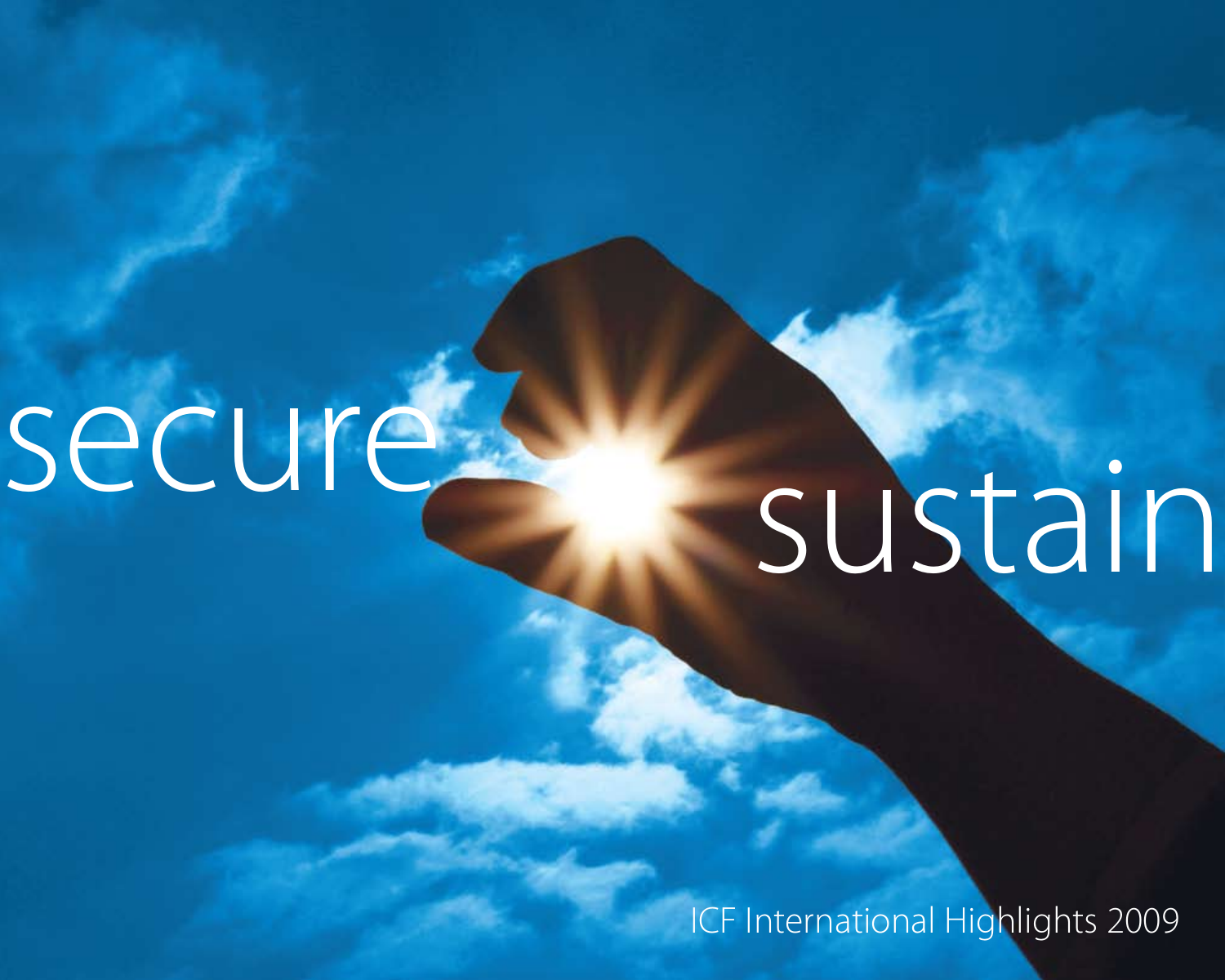

# **firm for the future**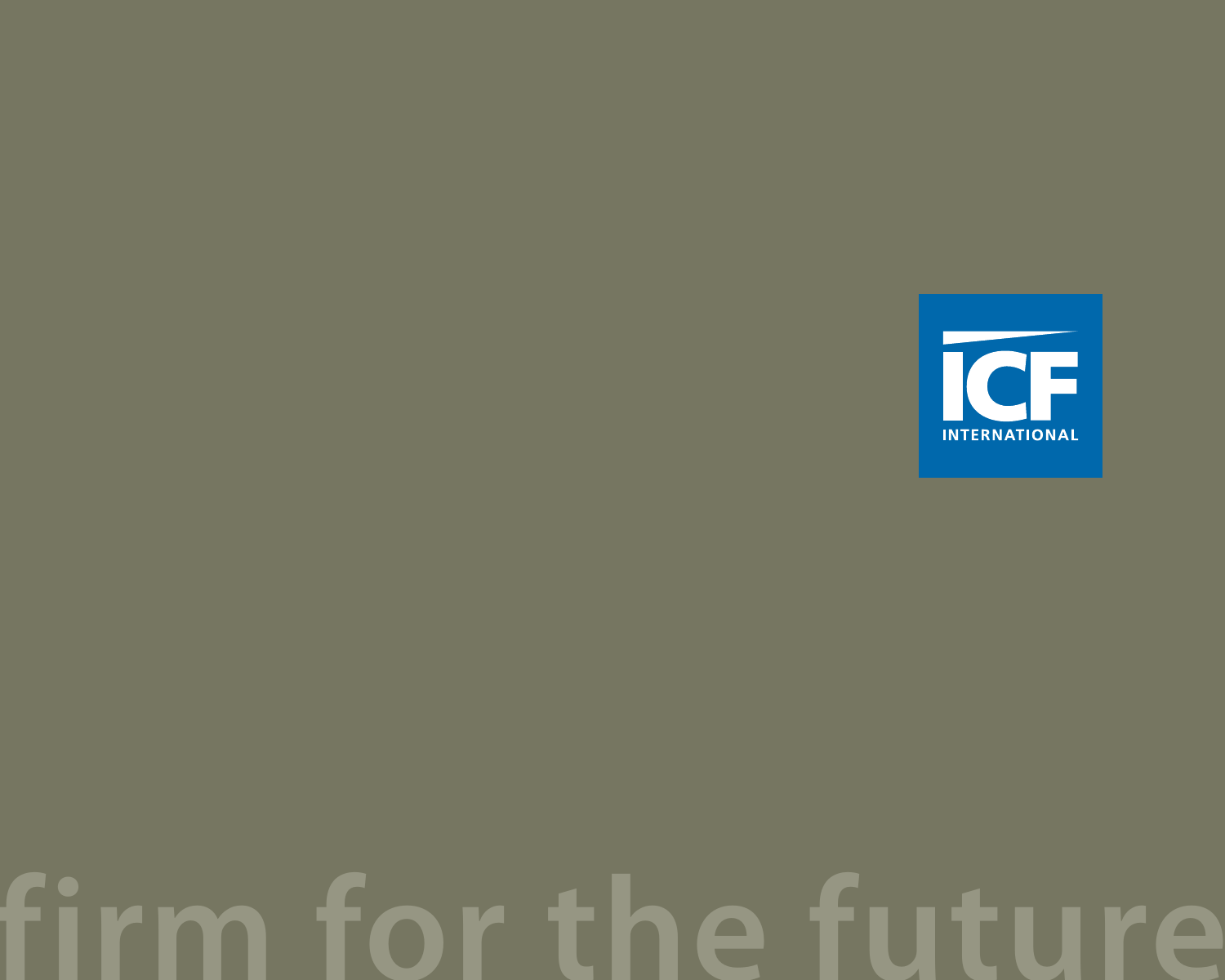Our world is a fragile place. Fortunately for us all, there are organizations in government and industry that are tackling the energy, environmental, and infrastructure issues that define our century. Others are spearheading health, education, and social programs to further people's well-being, or defense and homeland security initiatives to ensure our collective welfare. ICF International is proud to call these organizations clients.

Everyday, our clients tackle some of the world's toughest problems, and we are right on the frontline with them. We provide advisory and implementation services that help secure and sustain the quality of life.

It's quite a challenge, but we have never shied away from challenges. We apply our subject matter knowledge and practical experience to devising, carrying out, and improving programs that matter. Our work makes a difference on a big scale and in many small ways.

Sharp insight, discerning industry perspectives, and innovative thinking make us strong and are the underpinning of our success. Bringing these strengths to every project, we make an enduring impact.

This brochure is for information and marketing purposes only. It is not considered to be part of ICF International's Annual Report or proxy solicitation materials as defined in Rule 14a-1(I) of the Securities Exchange Act of 1934. A copy of ICF International's Annual Report or proxy solicitation mat<br>In as defined in Rule 14a-1(I) of the Securities Exchange Act of 1934. A copy of ICF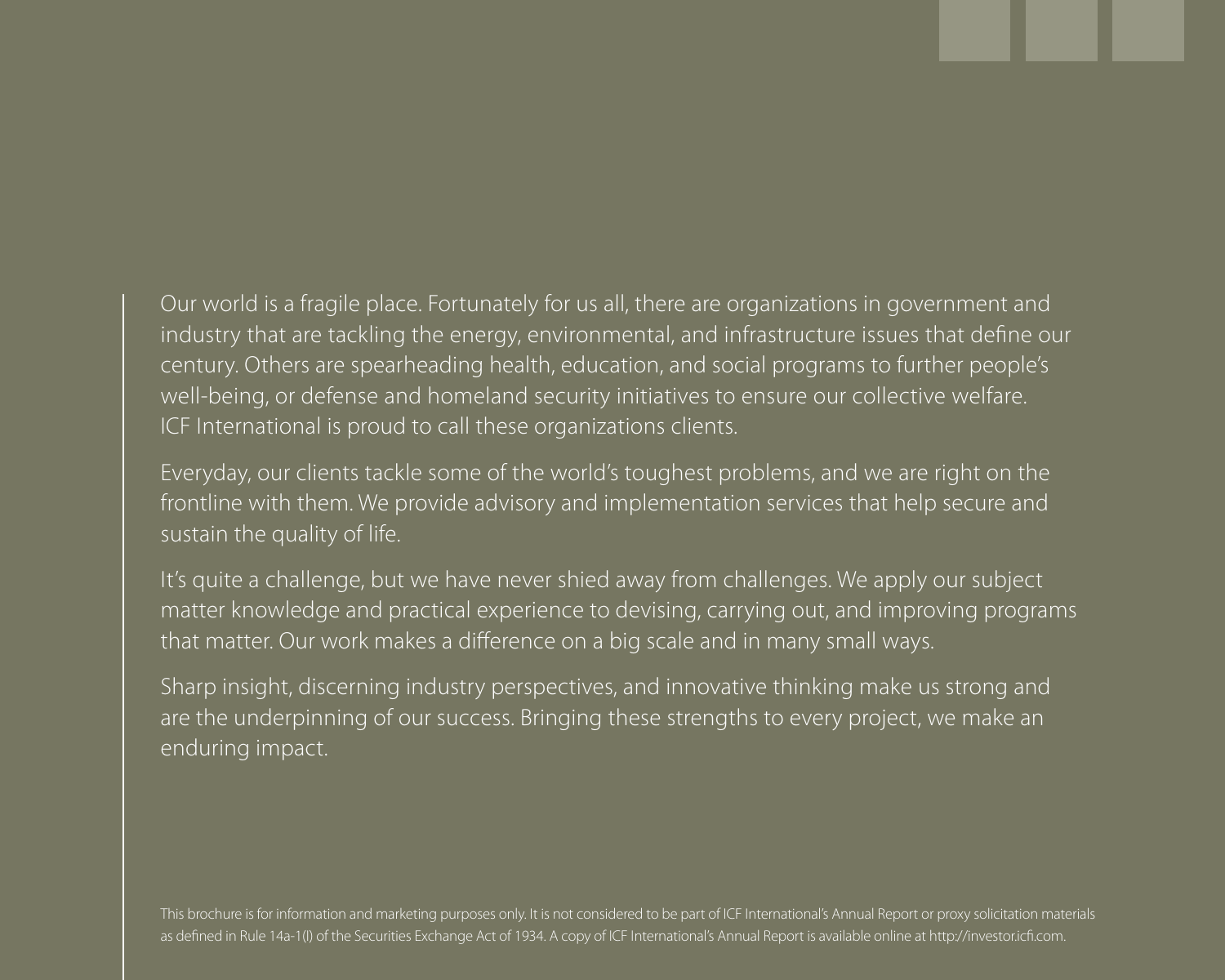# **message** from the chairman

To thrive in an increasingly challenging environment, government and commercial organizations need expert help to secure their assets and sustain their health and vitality. The successful professional services firms of the future must help their clients meet these needs. ICF is positioning itself to deliver the right services in the right way to help our clients secure and sustain their future success.

#### the right services

In 2009, we focused our deep domain expertise and results-driven approach to delivering strategic value across the entire life cycle of client programs in three primary markets: energy, environment, and transportation; health, education, and social programs; and defense and homeland security.

Energy, environment, and transportation are today's signature topics. We have provided services in these areas for 40 years. In 2009, we broadened our impact in this market across U.S. domestic and international landscapes. As environmental

awareness increases worldwide, efforts to regulate and manage emissions gain ground and funding grows for renewable energy, alternative fuels, energy efficiency, and infrastructure upgrades. We stand poised to help these crucial programs reach their objectives.

We continued to provide comprehensive and innovative support for health, education, and social programs in 2009. In April, we enhanced our leadership in this market by acquiring Macro International—our largest acquisition to date, with more than 700 employees recognized for their premier research, evaluation, and survey expertise in this market.

The United States continued to emphasize the critical defense and homeland security market in 2009. We responded to the market's urgency for greater preparedness and interdisciplinary systems with forward-thinking solutions. In December 2009, we expanded our ability to help clients mitigate emerging cybersecurity vulnerabilities by acquiring Jacob & Sundstrom, a 160-person technology firm specializing in cybersecurity and identity management for U.S. federal civilian and defense agencies.

#### the right way

In 2009, a time of economic turmoil, we grew revenue significantly and secured solid profitability. Demand for our advisory and implementation services remained strong among the government sector and grew among the commercial sector. We opened offices in new locations and enriched our workforce by some 850 people. We maintained an employee turnover rate among the lowest in the industry. We continued to train and develop our employees, helping ensure that we are prepared for future challenges.

We are particularly proud of ongoing activities that demonstrate our commitment to the global community. To continually achieve more sustainable business practices, we conducted a green audit of company procurement policies, furthered our efforts to remain carbon neutral, expanded our aggressive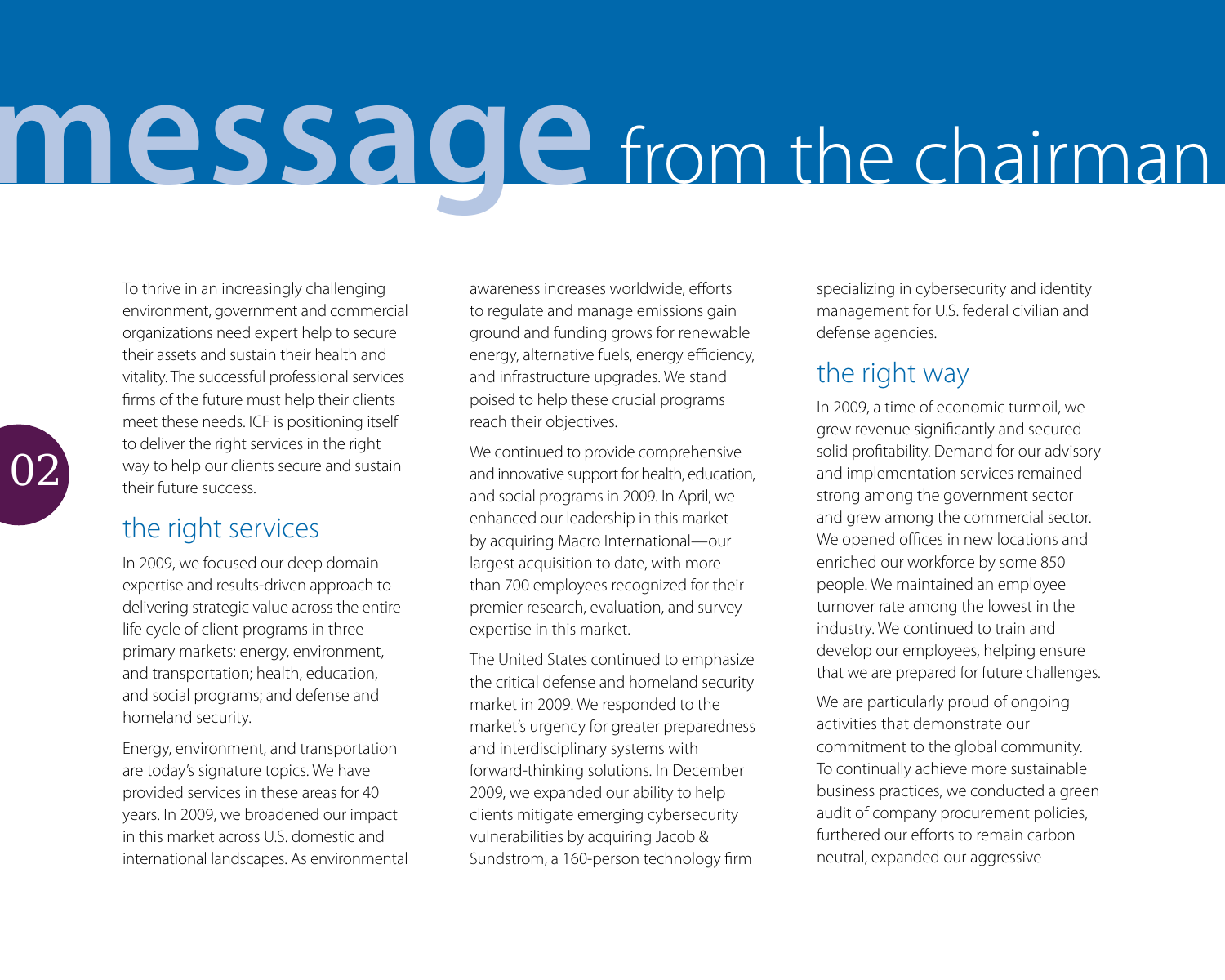## and chief executive officer



commuter benefits program, and began formalizing a corporate social responsibility program. Our internal Green Team and Do Your Part! online tool helped both employees and clients pursue corporate and personal sustainability goals through green education events and information. As a company and as individual employees,

we contributed to programs and events that fight disease, promote health, provide food and shelter, serve the needy, and protect the environment.

#### the right future

Across the globe, momentum is building for action and reform in many areas that match our expertise and core markets. To turn that momentum into a secure and sustainable future for our clients and ourselves, we will draw upon our advisory and program experience and enhance our implementation services. We will offer evaluation and improvement services to existing clients, helping them maintain transparency and confirm the value of their practices. And we will pursue larger contracts, bringing integrated solutions to more clients.

We will apply our best-in-class operational, analytical, and technological expertise to expand our presence in all government agencies that can benefit from our services and broaden our reach in the commercial sector. Simultaneously, we

will expand geographically to better serve government and industry clients in major developed and developing countries. To further strengthen our performance in the marketplace, we will continue to pursue strategic acquisitions.

The fundamentals that have shaped our reputation and credibility over the past four decades remain strong. Tremendous growth potential exists, and all aspects of our business are concentrated on optimizing these opportunities. We are in an excellent position to contribute significantly, both now and in the years ahead, to securing and sustaining the quality of life.

Kesaran

**Sudhakar Kesavan**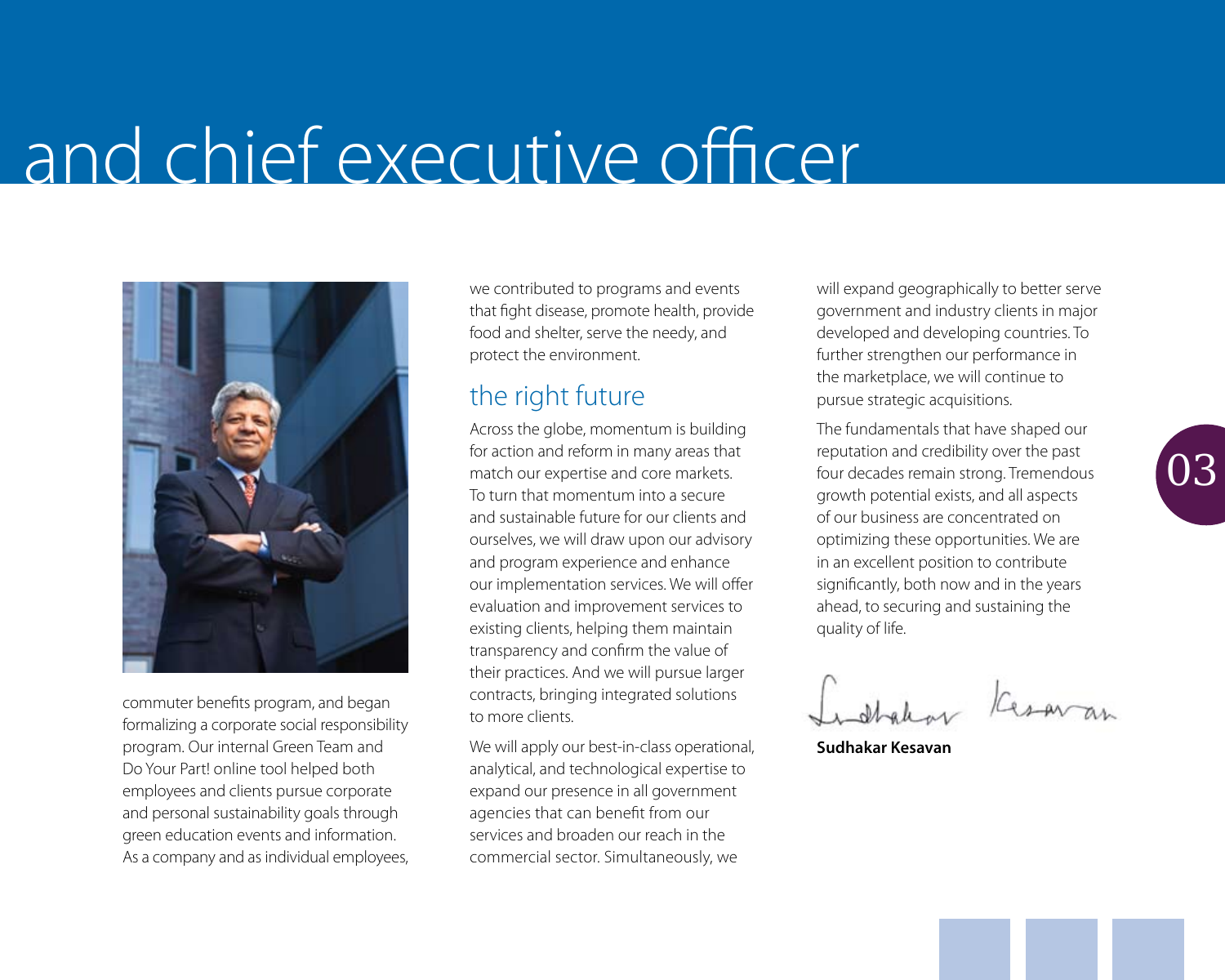04

delivering...<br>science and stats, behavior change,<br>coordination, practical policy, advocacy<br>and action.

Rahul Young San Francisco, California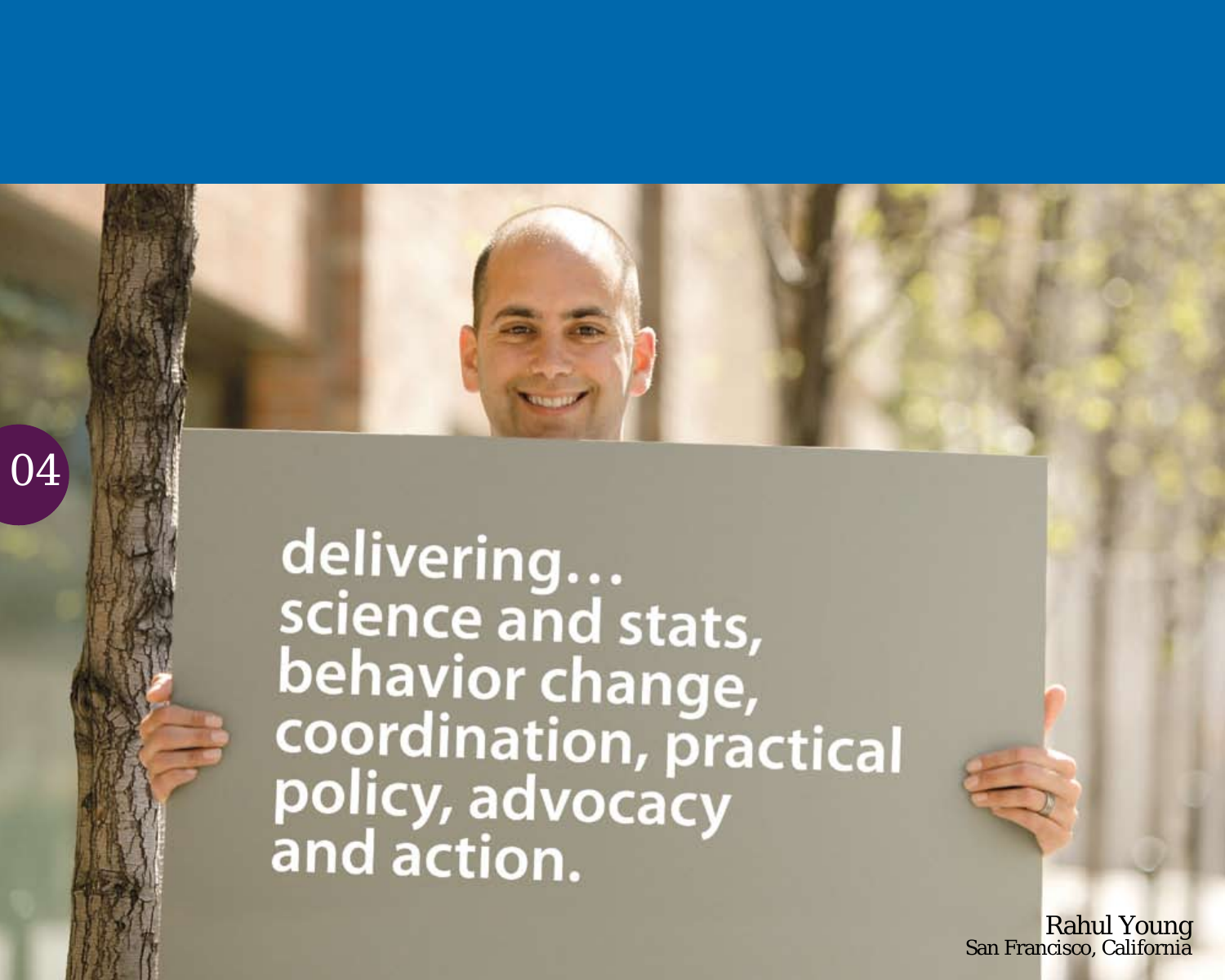#### the big picture

Our clients face complicated issues that cannot be addressed by fragmented approaches. They require holistic solutions that extend throughout the program life cycle and may span several functional domains.

Therefore, in addition to concentrating individually on our major markets—energy, environment, and transportation; health, education, and social programs; and defense and homeland security—we offer advisory services and deliver implementation and information technology services across all these markets. Informatics, market research and business processing, organizational management, program management, and strategic communications services unify our efforts and add value to our work.

So while our energy experts are designing programs to reduce greenhouse gas emissions, some of our 900 information technology specialists are creating Web sites that boost stakeholder awareness of climate change. While our economists are estimating the annual per-person costs of providing comprehensive HIV/AIDS treatment to adult and pediatric patients, some of our 200-plus strategic communications professionals are using online social networks and rich media to influence behavior and attitude change among specific age groups and populations at risk for infection.

Details from some of the projects we took on in 2009 underscore the full scope of our cohesive services and highlight how ICF not only gets the picture but also puts it into focus.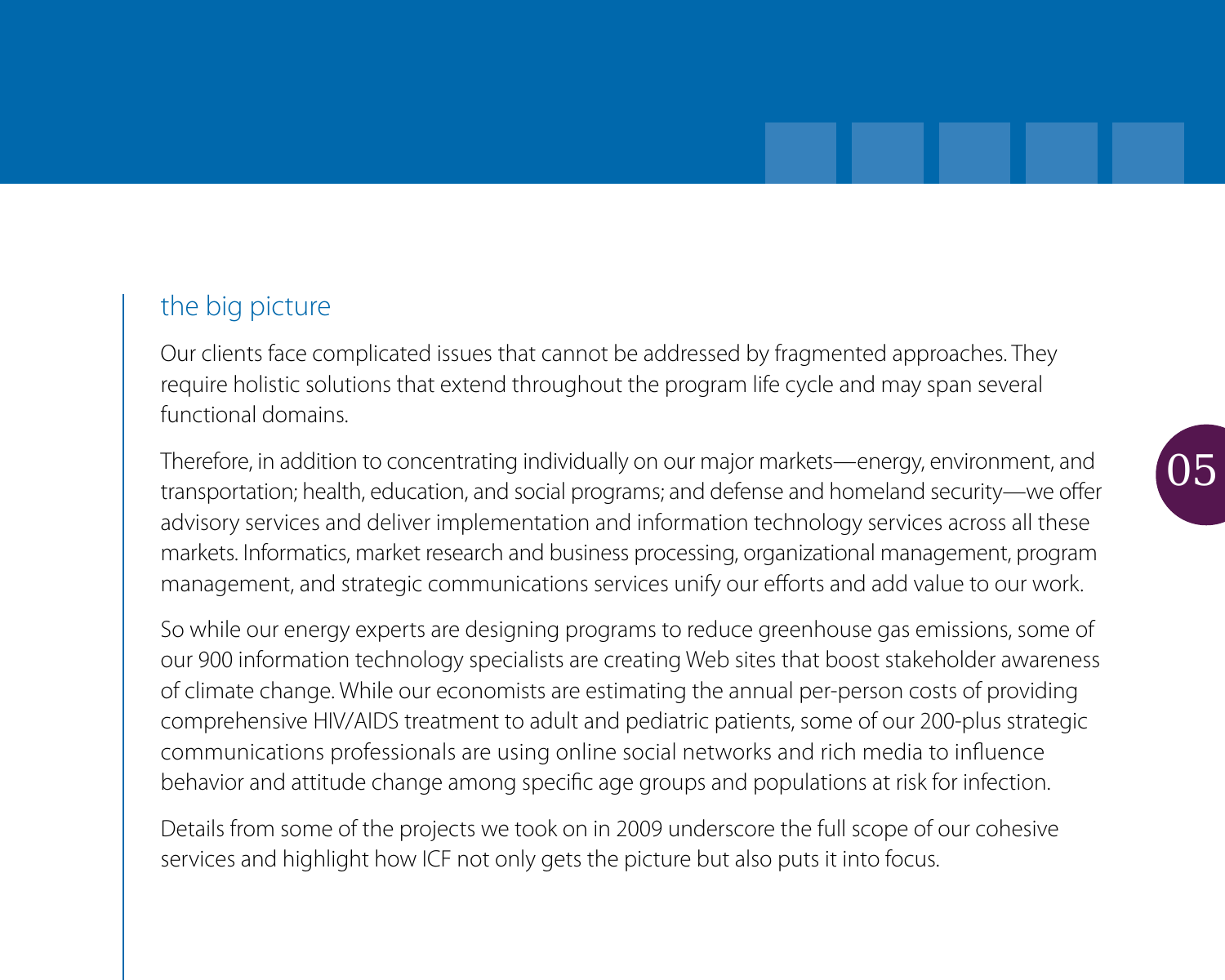Worldwide, demands on our natural and manmade resources have become increasingly complex. By seamlessly blending technical expertise and scientific rigor with a solid understanding of local, state, and federal regulatory requirements and international policies, we help government and industry clients respond with innovative and transformational approaches.

### energy,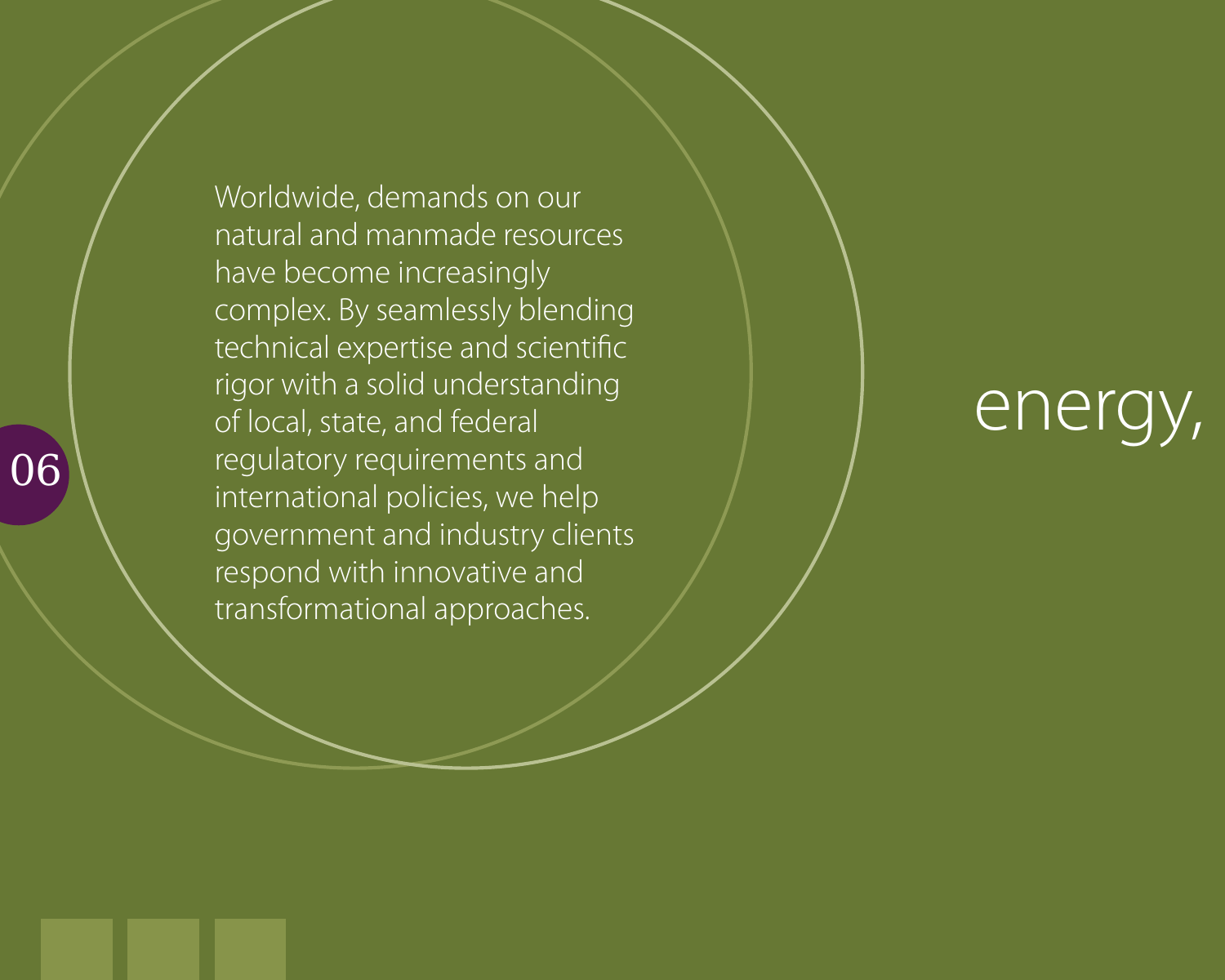

## environment, and transportation



07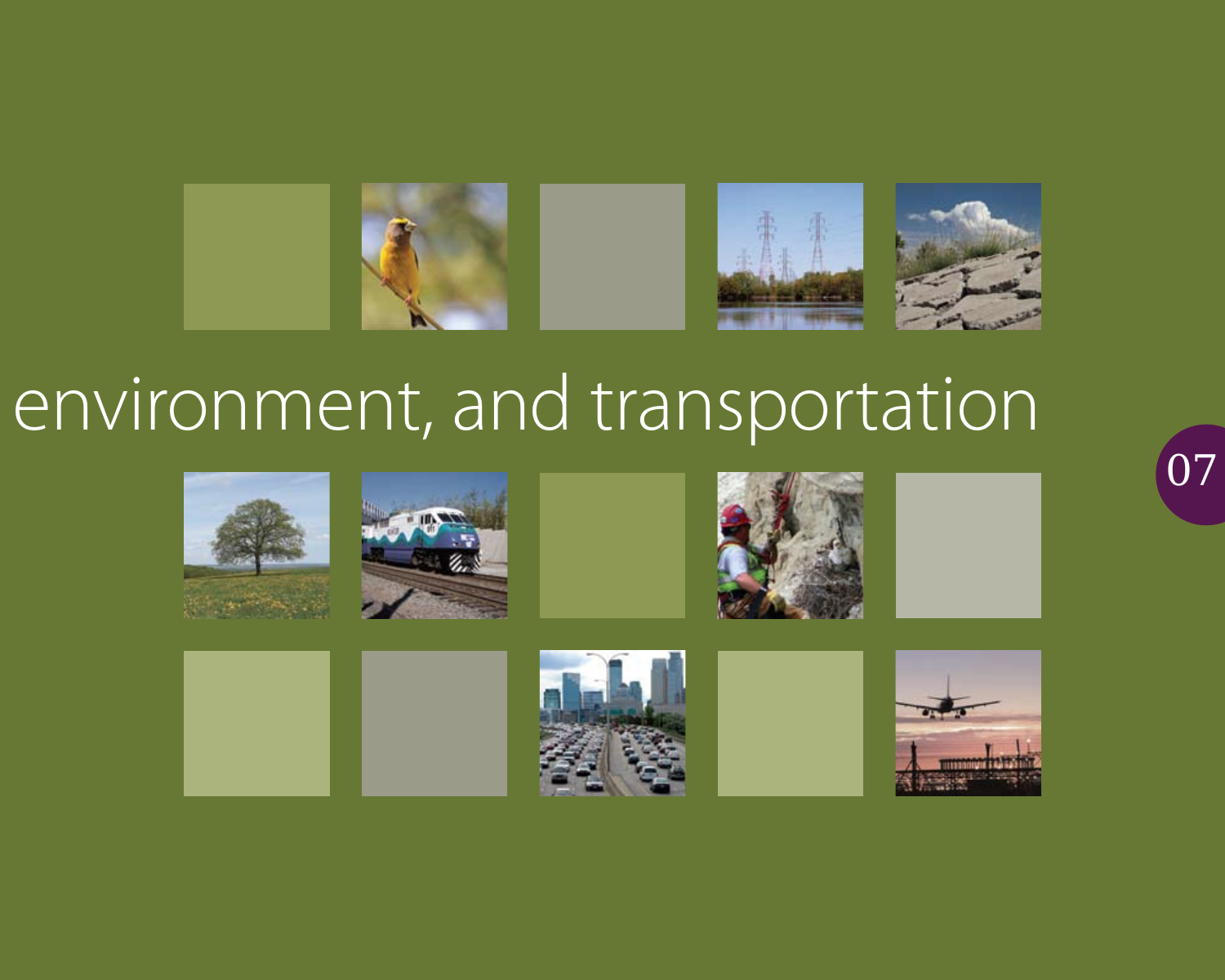

#### energy, efficiently

Designing and implementing large-scale energy efficiency and conservation programs took us to Maryland and Michigan in 2009. We collaborated with trade allies, industry representatives, contractors, and certified Home Energy Raters in the service territories of four regulated commercial energy utilities to encourage residential and business customers to **save energy and save money** by reducing energy use, purchasing ENERGY STAR® products, constructing energy-efficient new homes, and retrofitting existing residences and other buildings. Our integrated marketing and communications strategy incorporated traditional and new media to reach mass and focused markets.



#### climate of change

As the New Independent States of the former Soviet Union craft environmental legislation and implement the Kyoto Protocol, ICF is developing surveys, preparing handbooks and guidelines, organizing training and workshops, and disseminating best practices information in a broad effort that assists these countries in putting **climate change mitigation and adaptation** strategies into action.



#### force of nature

Mohave ground squirrels, fairy shrimp, arroyo southwestern toads, chuckwalla lizards, and California gnatcatchers "participated" in biological surveys ICF conducted at U.S. Navy and Marine bases throughout the western United States to facilitate **integrated natural resource and fire management planning**.

#### cyber secure

To mitigate both cyber and human threats and vulnerabilities, ICF cybersecurity experts finalized a program to **safeguard the critical infrastructure assets** in four northeastern states that support the bulk electric system.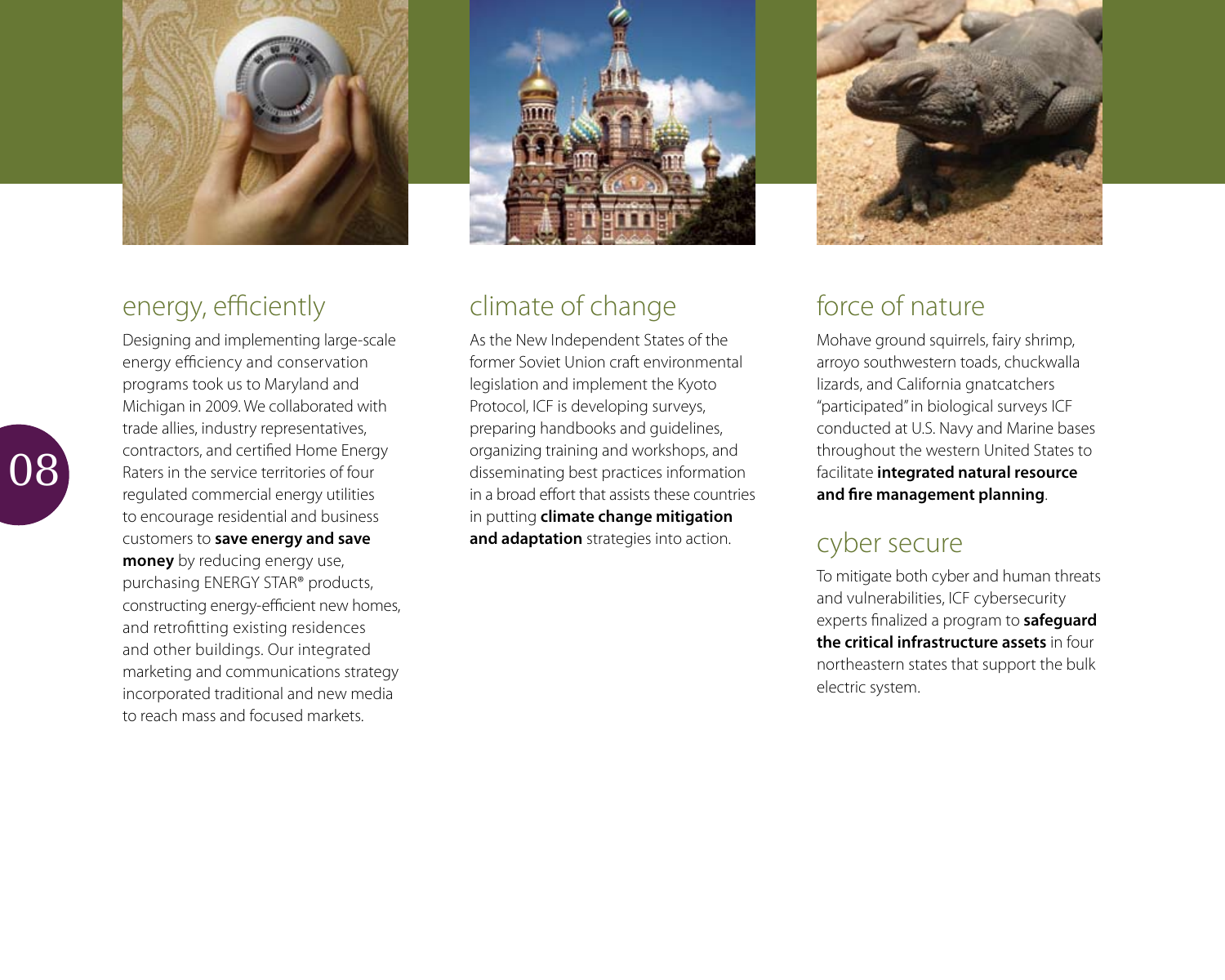

#### grid for growth

While demand for natural gas grows and new sources of natural gas are being discovered, ICF is providing technical assistance to the government of India for the design, construction, and management of a national **natural gas pipeline grid** for the subcontinent. We also have forecasted future Indian gas supply and demand through 2032, where the demand will occur, and in what sectors.

#### charting the chances

ICF is developing innovative methods, models, databases, and guidance for the U.S. Environmental Protection Agency, Office of Research and Development's National Center for Environmental Assessment (NCEA) to analyze the **risks to human health** associated with chemicals, chemical mixtures, microorganisms, and other environmental stressors. We also are assisting NCEA in determining the environmental impacts of biofuels and potential health and environmental risks related to nanotechnology.

#### powerful analysis

Wyoming has more than 50 percent of the best quality wind resources in the continental United States, as well as significant coal and natural gas reserves. However, new high-voltage transmission lines are needed to deliver renewable sources to distant load centers. ICF is developing an analytic framework for determining the minimum separation distances between proposed transmission lines to mitigate the risk of simultaneous outages and maintain **power system reliability**.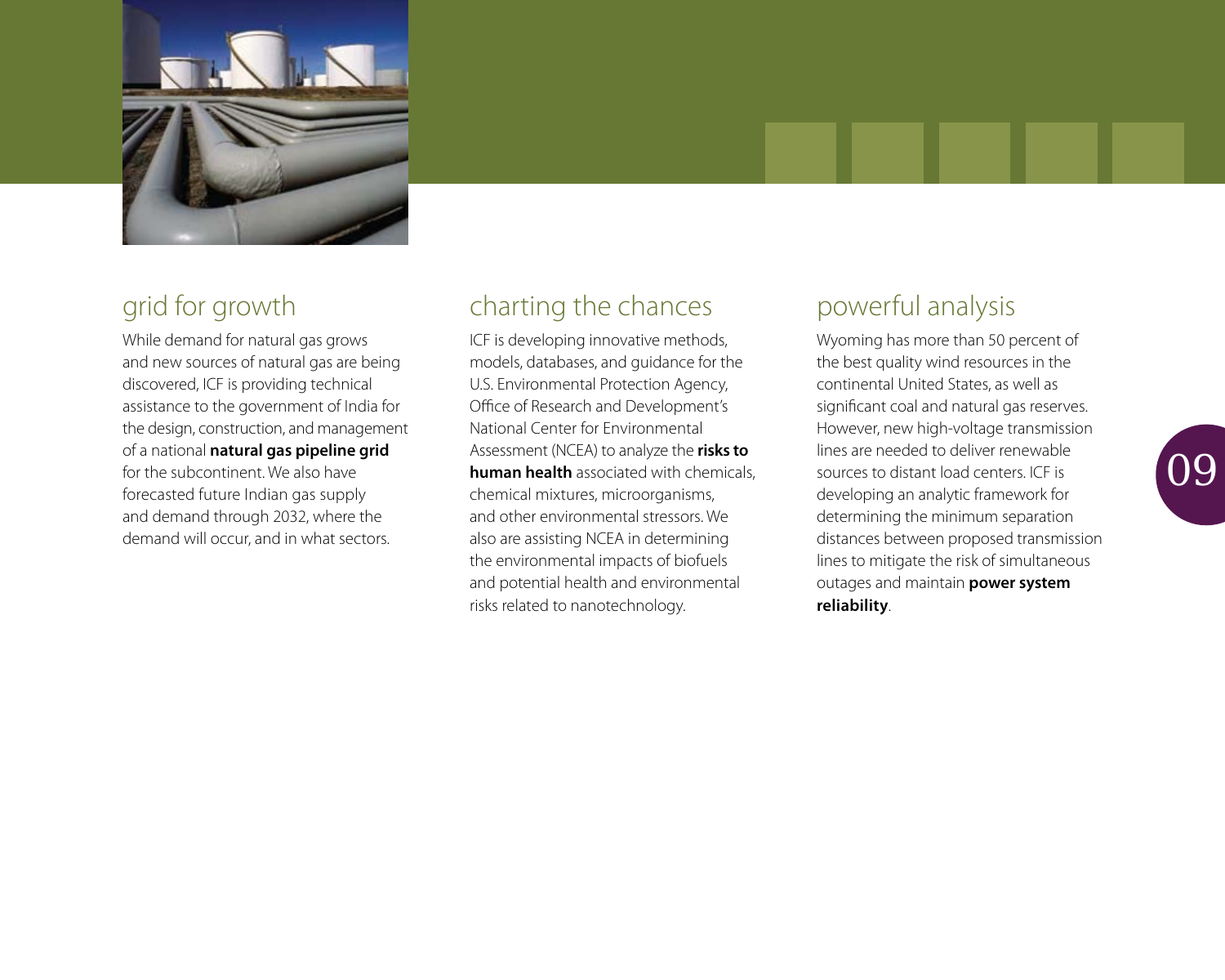

#### results take flight

Using proprietary network modeling tools, ICF constructed a turnaround plan for Bahrain's government-owned Gulf Air. The profitable path forward involved competitive cost realignment and new flights with smaller aircraft into 50 underserved cities in the Middle East, North Africa, and Asia. The strategy is expected to reduce Gulf Air's burden on the national treasury and position the island country as a **transport nexus** for the region. In China, we provided commercial concessions planning and facilitated Kunming International Airport's mandate to become the country's leading green and **environmentally sustainable airport**. And in the United States, as financial advisor to the Unsecured Creditors' Committee, our work helped Frontier Airlines redefine and restructure itself into a **viable airline** serving the Denver community.



#### greener government

Executive Order 13514 challenged U.S. government agencies to lead the country in **energy and environmental performance**. ICF provides sustainability support and tools to five federal agencies taking on this challenge:

- **Federal Highway Administration** adapting to the effects of climate change on Gulf Coast transportation systems
- **U.S. House of Representatives—** Greening the Capitol, using the My Green Office Web-based tool to engage members in sustainable practices
- **I.U.S. Customs and Border Protection** —tracking energy, waste, and water metrics with a Web-based tool
- **Bureau of Land Management** formulating a greenhouse gas emission inventory plan
- National Park Service—using the CLIP Tool for greenhouse gas inventory and action planning for the Climate Friendly Parks program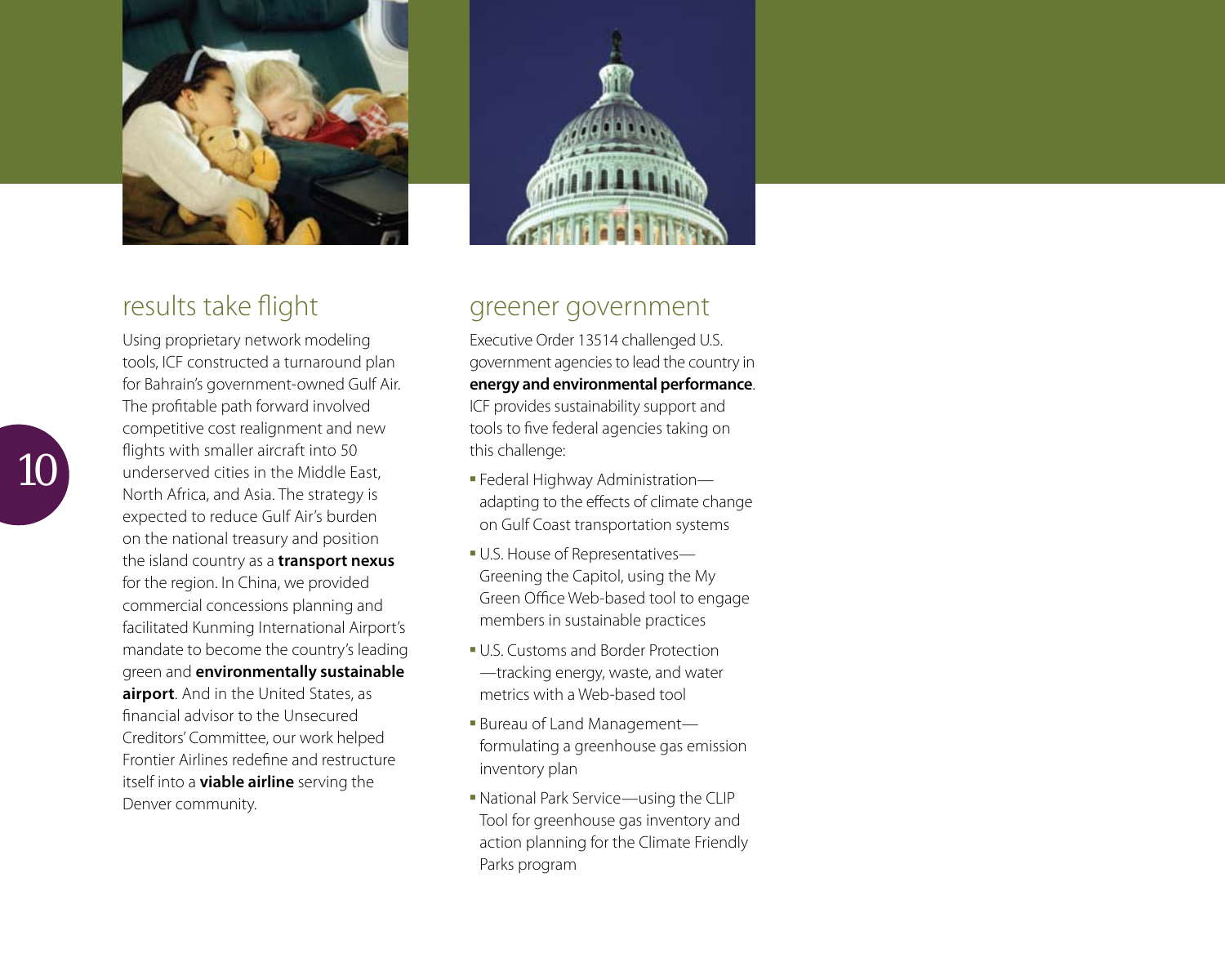# delivering...<br>friendly air, savings,<br>quiet nesting places,<br>suitable supply, green<br>role models.

11

Mike Rushton Sacramento, California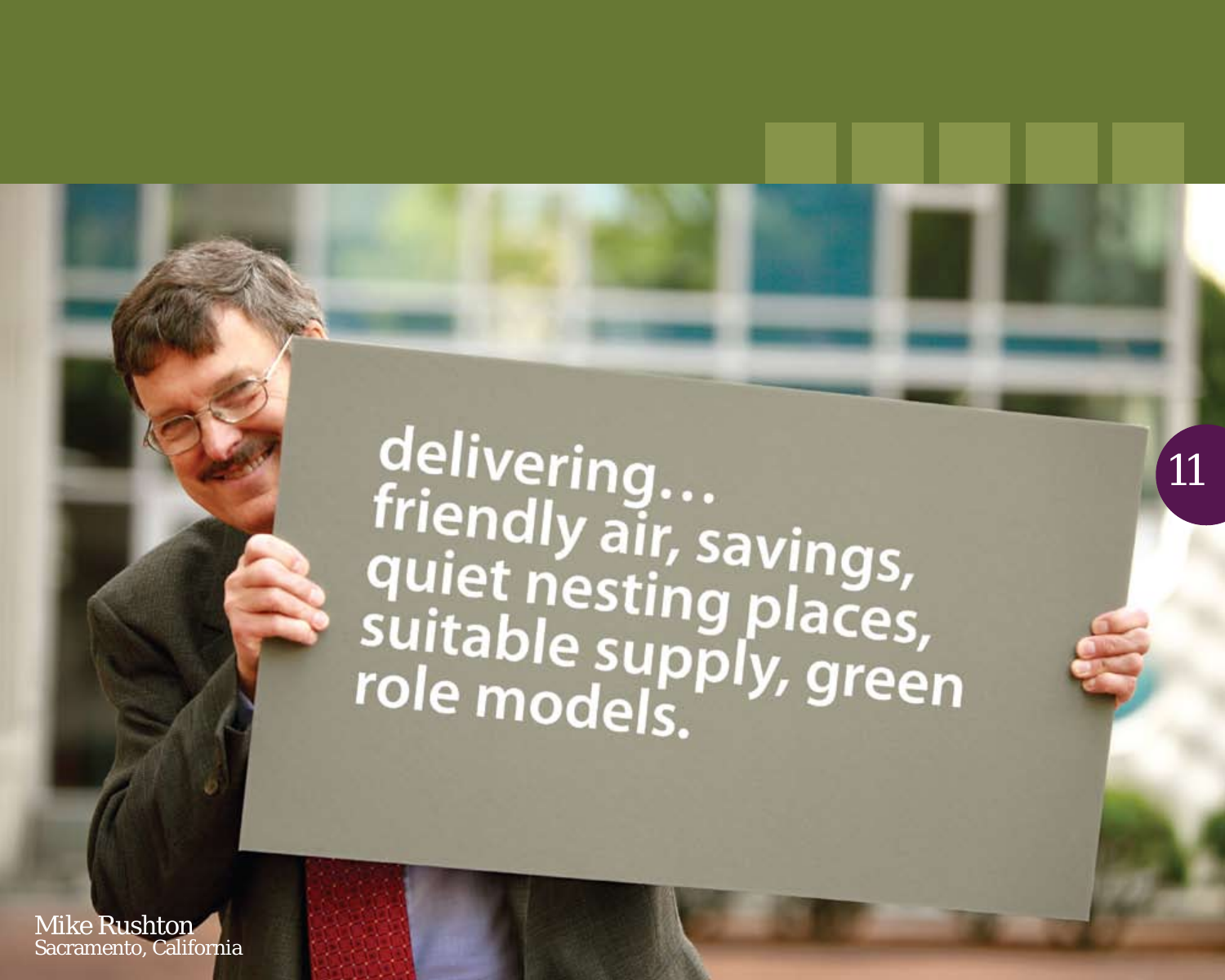Drawing on decades of experience as practitioners, backed by disciplined thinking and solid evidence, we formulate, evaluate, improve, and communicate about programs that address some of the most fundamental needs of people, organizations, and communities.

# health,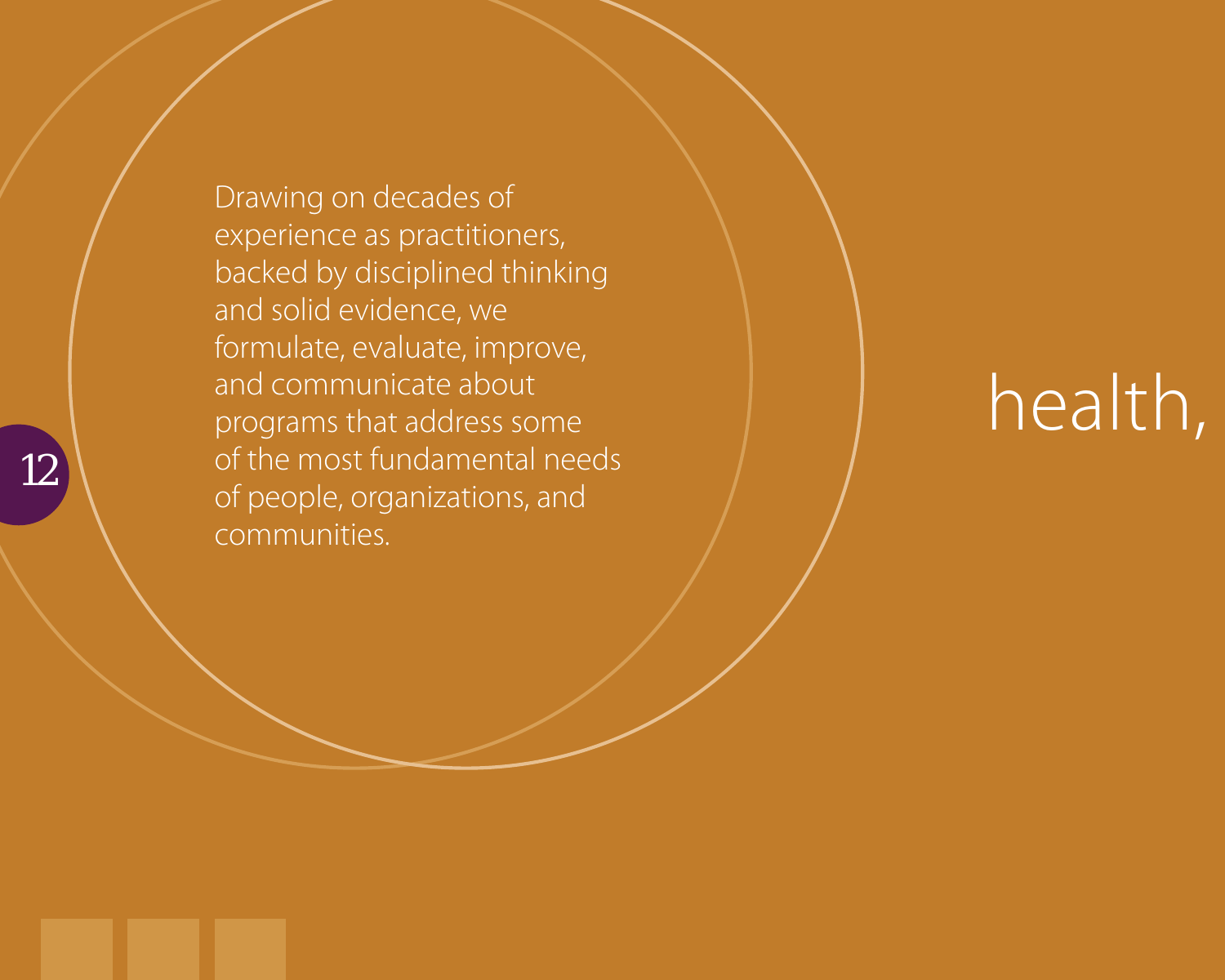

# education, and social programs







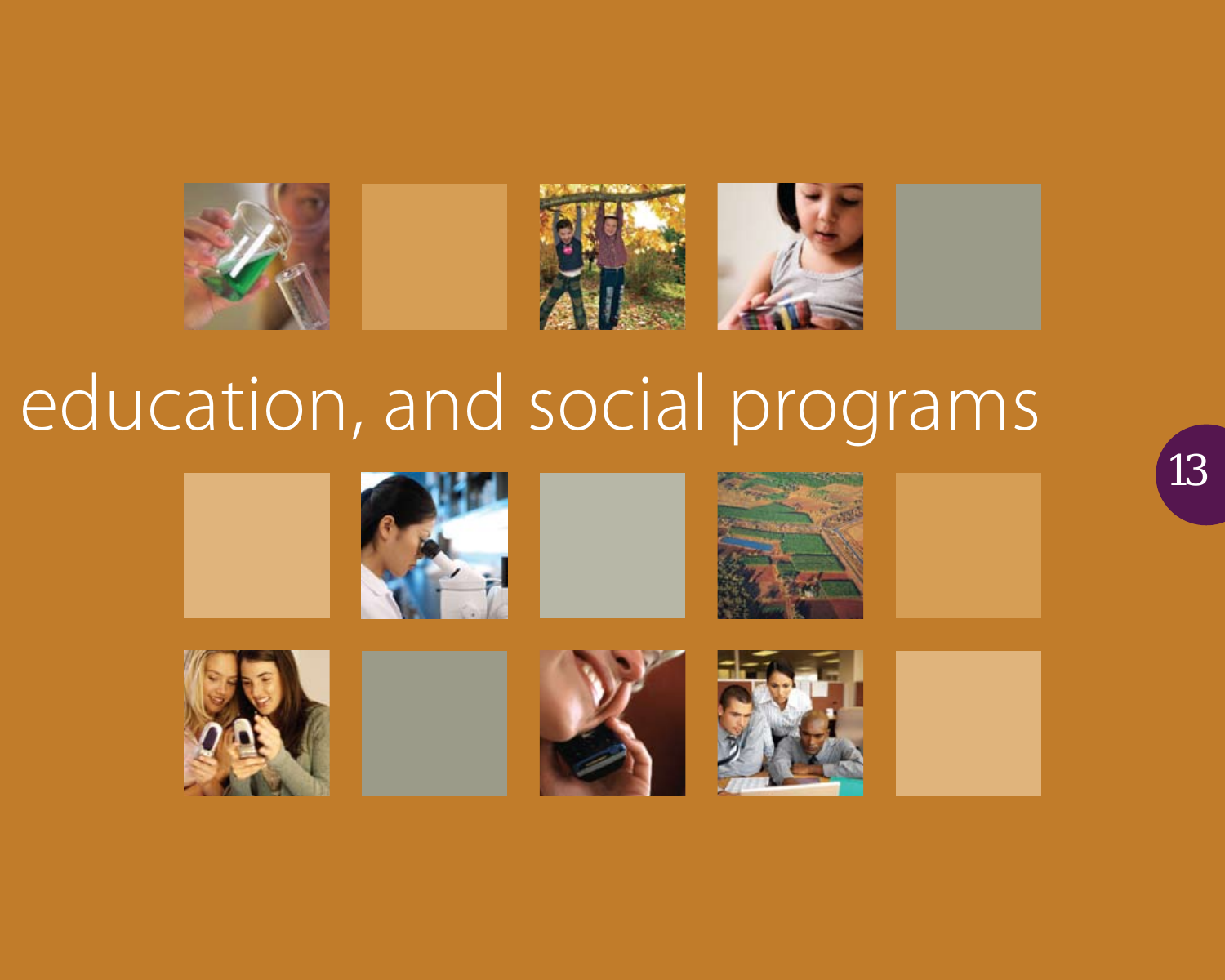

#### national strategy, neighborhood impact

Tough economic times can bring home foreclosures and abandoned properties, jeopardizing entire neighborhoods. In support of a major federal effort, ICF provides strategic planning, training, and technical assistance to states, local governments, and nonprofit organizations participating in the \$5.85 billion Neighborhood Stabilization Program.

Our experts in housing finance and underwriting, energy efficiency, environmental compliance, program design and implementation, and federal government regulations work as a cohesive team to ensure the right tools, practices, and resources come to town **to steady communities at risk**.



#### healthy systems

ICF provides the health informatics support services, including systems engineering and software development, to take the Electronic Research Administration (eRA) toward totally paperless grants management. Featuring 30 integrated systems that support more than 200,000 users, the eRA awards more than 60,000 grants a year, funding approximately \$24 billion for **biomedical and behavioral investigations worldwide**.

#### data-driven

ICF scientists work with scientists from the National Center for Toxicological Research to enhance risk assessment and improve understanding of the basic biological and molecular mechanisms of toxicity. And the data collection, management, and analysis services we provide to the National Institutes of Health mean **new biomedical knowledge** about genetics, cancer, and rare diseases is captured, preserved, and disseminated.



#### off to a good start

ICF manages the National Child Care Information and Technical Assistance Center, offering services to federal staff, state grantees, and policymakers. We support the enhancement of programs that provide **child care assistance to low-income families**, allowing parents to work or attend education or training while putting children on the path to lifelong learning.

#### schooled in life

ICF is conducting a five-year evaluation of Communities in Schools, Inc., a nationwide initiative to help students successfully **learn, stay in school, and prepare for life**. The evaluation blends qualitative and quantitative research to deliver data that the Communities in Schools national office can use to enhance support for state and local affiliates.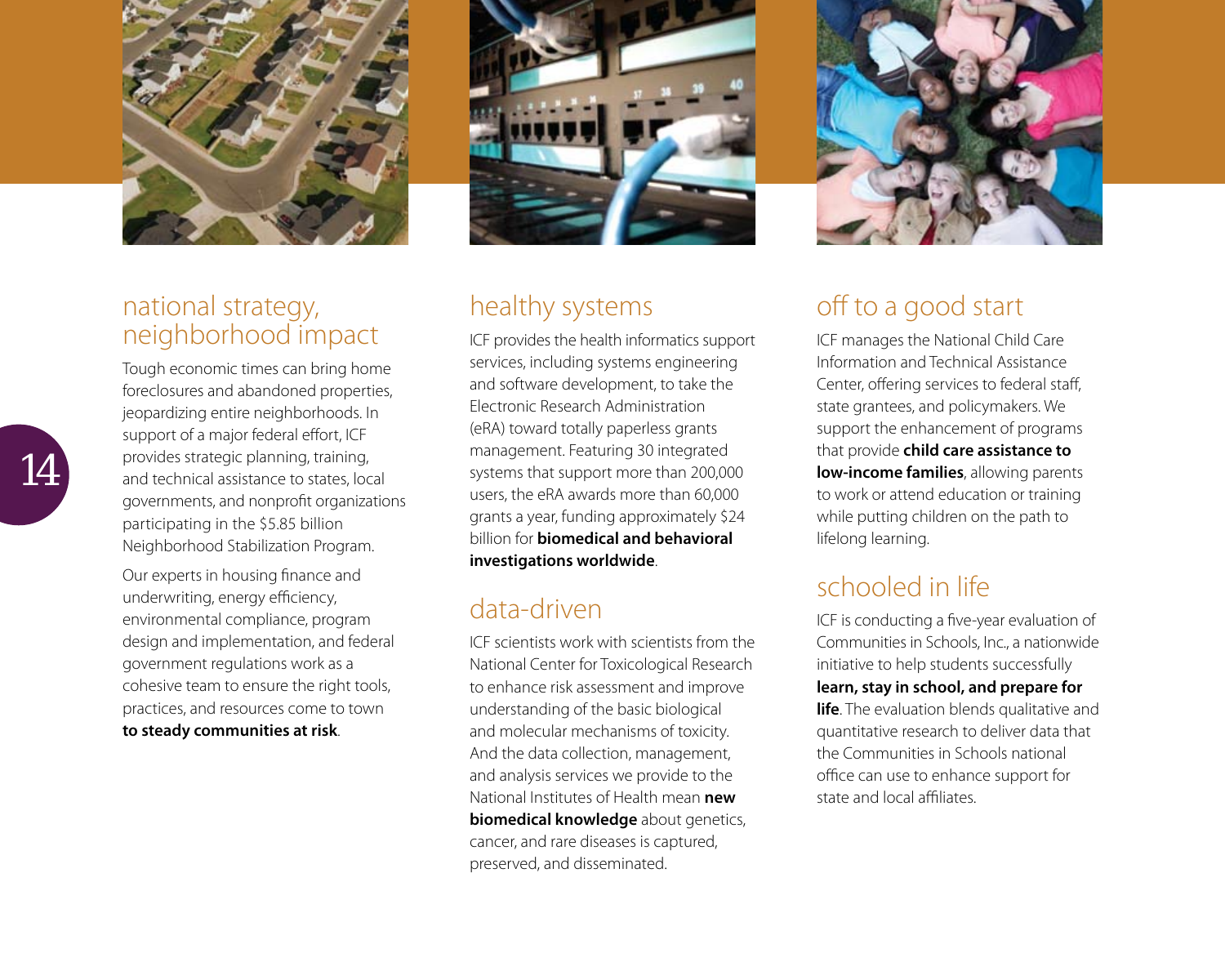

#### a global battle

From Mozambique to Malawi, and from Uganda to the United States, ICF is a key partner with governments and communitybased organizations in building capacity and infrastructure to **address the HIV/ AIDS pandemic**.

In the United States, we recruited and coordinate 10 staff members of the Regional Resource Network Program (RRNP). In 2009, the RRNP reached more than 20,000 individuals with HIV/AIDS and STD prevention messages, participated in special events at which more than 1,200 individuals were tested for HIV and STDs, and accessed more than 7,000 people for National HIV/AIDS Testing Day. The RRNP empowered nearly 1,000 youth, ages 16–18, with accurate information to prevent STDs and HIV/AIDS and received commitments from nearly half that they would Pass It Forward.

#### organizational fitness

Transforming an organization into a **collaborative culture** can require strategic interventions. ICF's work in support of the U.S. Food and Drug Administration's Center for Devices and Radiological Health facilitated internal communication, adjusted performance management systems, and encouraged leadership modeling to enhance information sharing and collaboration across the organization's offices.

#### the nation's workforce

ICF developed and managed implementation of a change management and communications plan for the Human Resources Products and Services Division of the U.S. Office of Personnel Management. ICF's recommendations put the division in a stronger position to help federal agencies recruit, develop, and retain the best **workforce and leadership talent to fulfill the mission of serving the nation**.

#### communities get connected

Dozens of ICF experts—specialists in telecommunications, project finance, technology and management solutions, strategic communications, training and technical assistance—helped the U.S. Department of Agriculture launch a major federal effort to bring essential 21st century broadband infrastructure to rural communities across the United States.

ICF's support helps introduce **broadband connectivity** and access to unserved and underserved areas, spurs **investments** in technology and infrastructure, and creates **jobs**. ICF supported the agency in evaluating more than 1,200 applications valued at more than \$18 billion in the first funding round of the Broadband Initiatives Program.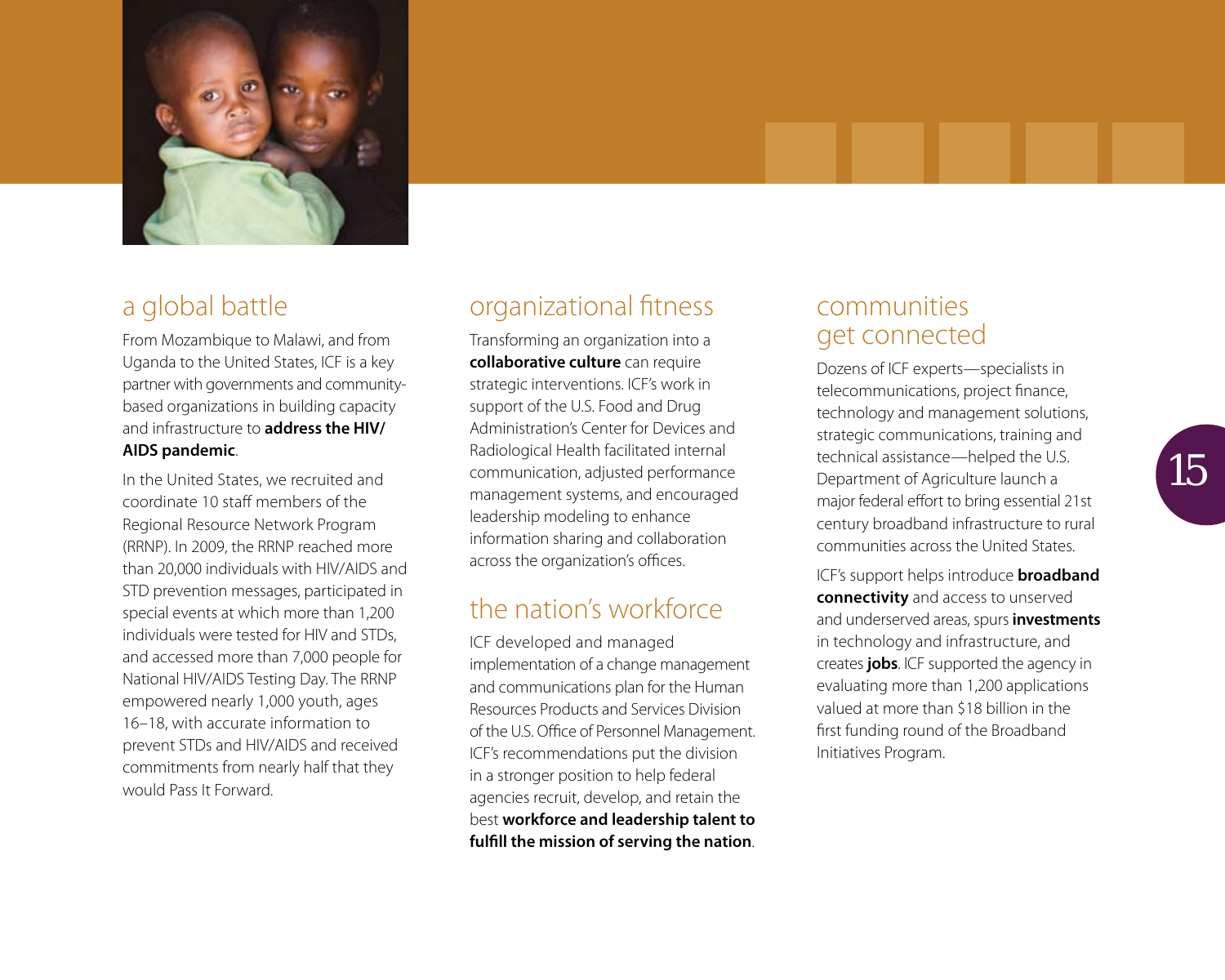

#### patterns for healthy living

ICF manages implementation of the Substance Abuse and Mental Health Services Administration's Too Smart To Start and *Reach Out Now* initiatives, designed to influence youth through **underage drinking prevention** messages. ICF convenes conferences to address national, regional, and local underage drinking issues, and provides video production support to states and

U.S. territories to help them communicate effectively about underage drinking prevention programs.



#### informed choices

ICF's aggressive grassroots and media outreach is giving **tweens** (youth ages 9 through 13) and their parents information to Spot the Block—look for and understand the Nutrition Facts Label on food packages before they make food choices. The U.S. Food and Drug Administration, in partnership with the Cartoon Network, created the Spot the Block campaign to respond to increasing rates of **childhood obesity**.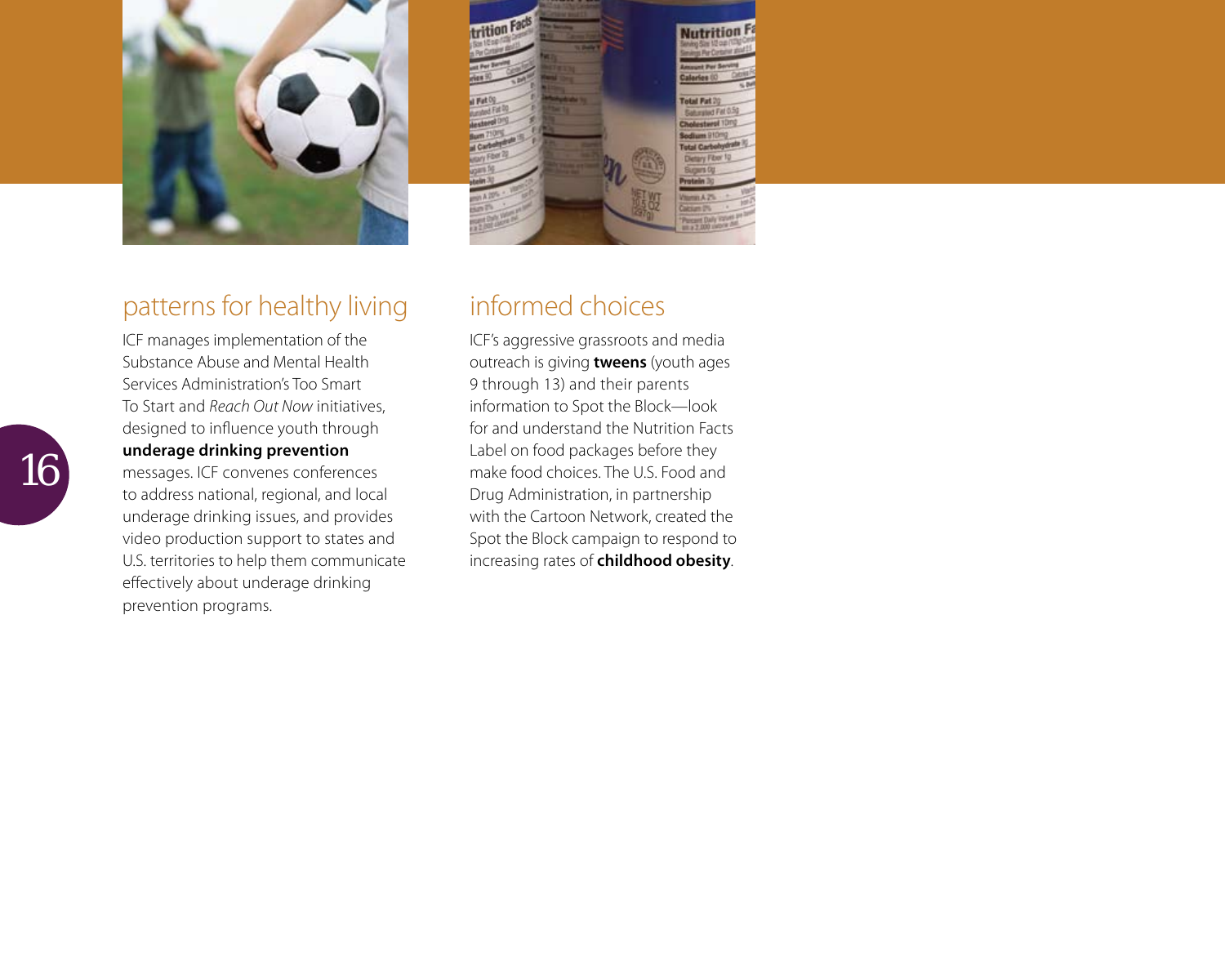Kat Okwera Atlanta, Georgia

Kate Flint Calverton, Maryland

17

delivering, home,<br>well-being, home,<br>well-being, learning,<br>connection, stability,<br>information, stability,<br>information, stability,<br>empowerment,<br>leadership.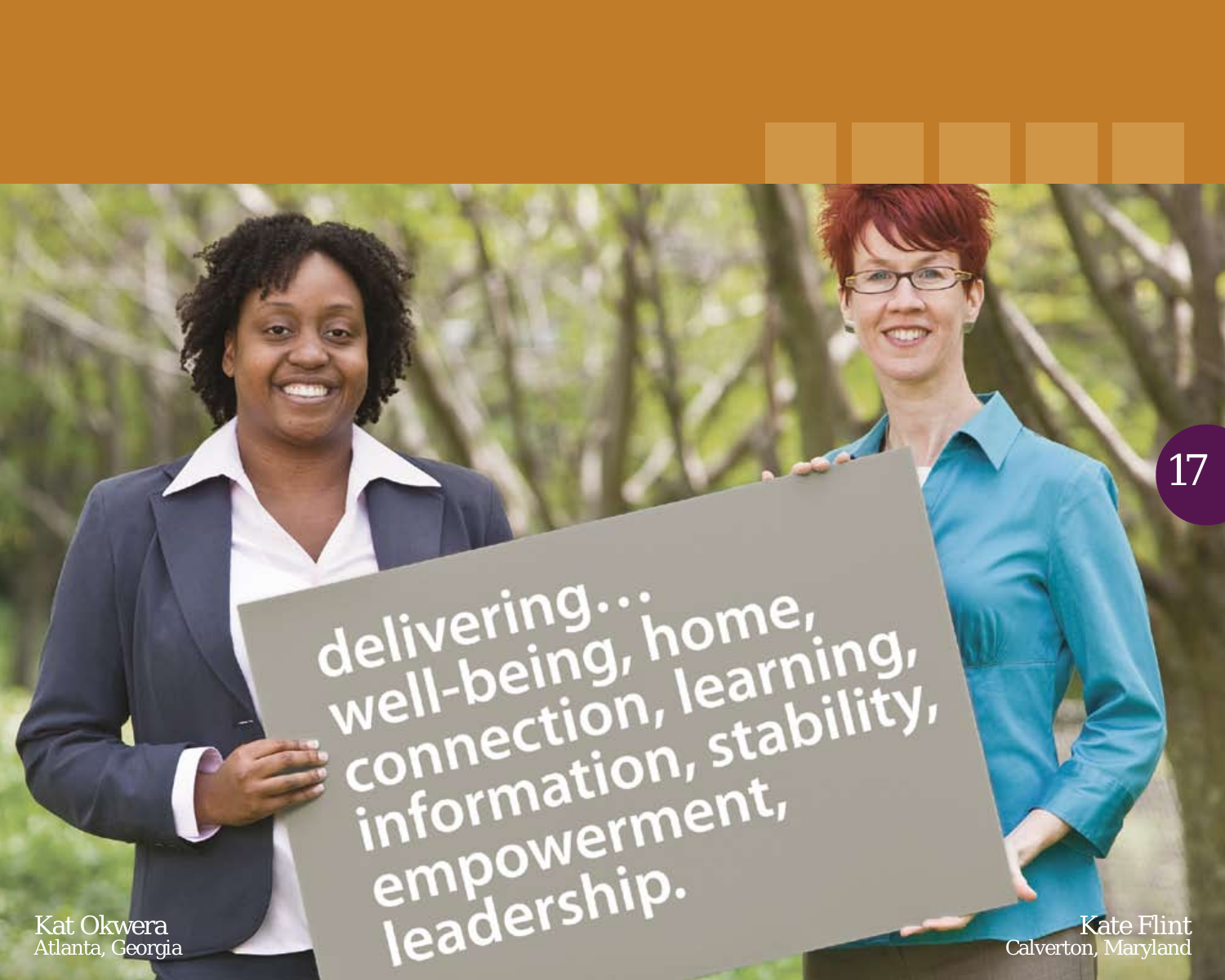Practical know-how and in-the-field experience give us powerful perspective on the internal and external threats organizations face. Our multidisciplinary teams devise and initiate strategic approaches that help clients prepare for the unpredictable and uncontrollable.

# defense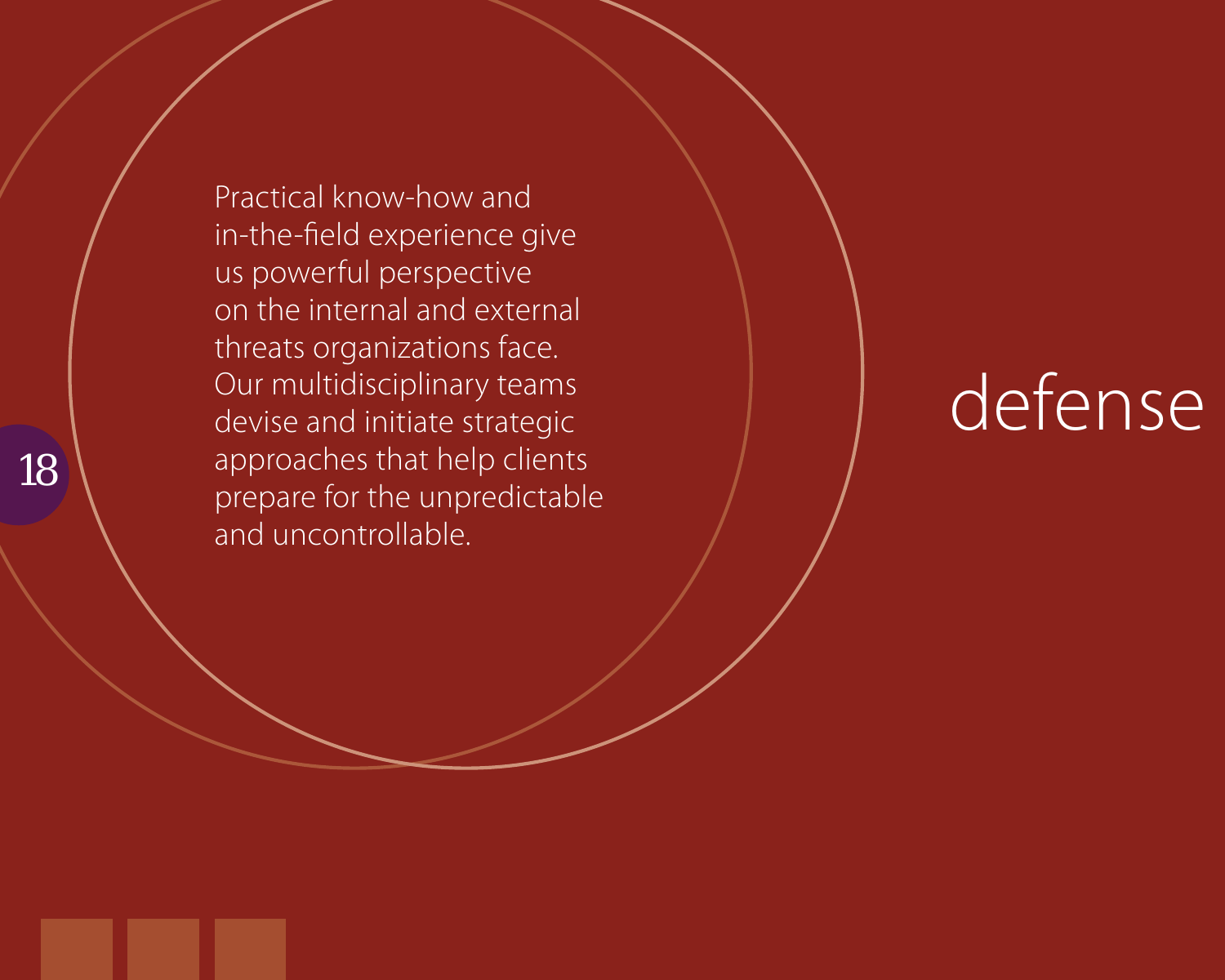

# and homeland security



19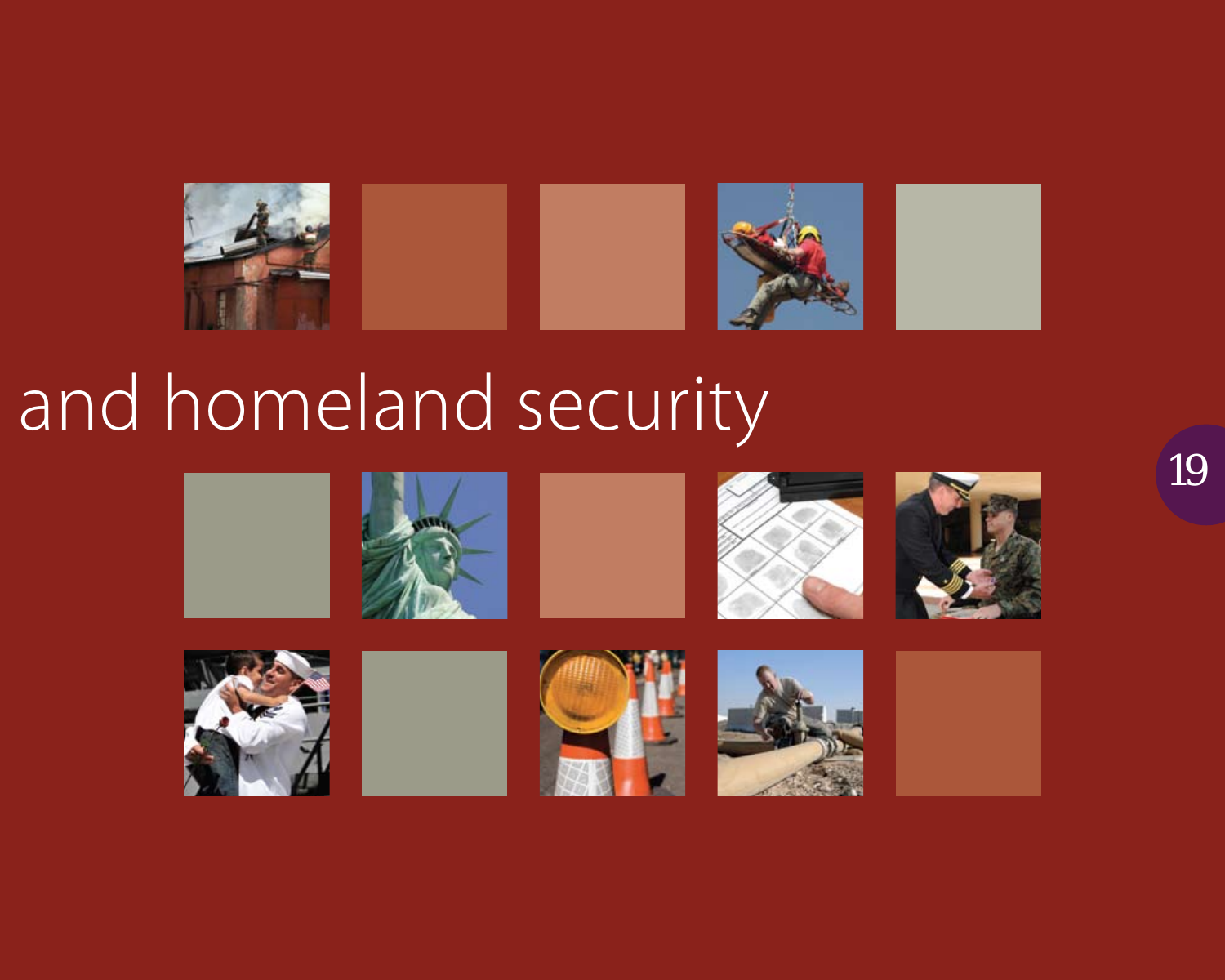

#### streamlined

Working with ICF specialists, the Air Logistics Center at Tinker Air Force Base re-engineered processes, relocated equipment and employees, realized significant cost savings, and launched a supportive culture change in its **revitalization and transformation** from an equipment-centric depot to an affordable, repeatable, rapidly improved event-driven organization.

#### risk management

In light of new Chemical Facility Anti-Terrorism Standards, ICF helped identify and screen 32,000 facilities to determine the 7,000 that present high levels of **security risk**. We also created a tool to enable high-risk facilities to submit a security vulnerability assessment, and established an information protection scheme to ensure the confidentiality of sensitive security and proprietary business data.



#### smoke-free

ICF developed and implemented the Quit Tobacco: Make Everyone Proud **tobacco cessation** education campaign for the U.S. Department of Defense. The campaign encourages cessation among **18–24 year old active duty junior enlisted personnel** through leadership briefings, collateral materials distribution, advertising, public relations, and a Web-based cessation support tool. The campaign incorporates a text messaging support function that sends motivational messages to registered users' mobile devices three times a week.



#### virtual healing

Data that ICF collected at Air Force sites across the United States were the foundation for our recommendations for a program architecture, curriculum, and process for conducting trauma training for Air Force Medical Service personnel using **human patient simulators**.

#### a sound system

Protecting national security by enhancing the **integrity of the legal immigration system** is the focus of ICF's strategic planning, program management, business process development, human capital planning, information technology, and communications services for the Office of Fraud Detection and National Security. We also are instituting best practices in IT management to ensure mission-critical technology provides accurate, rapid processing and data analytics for legal immigration.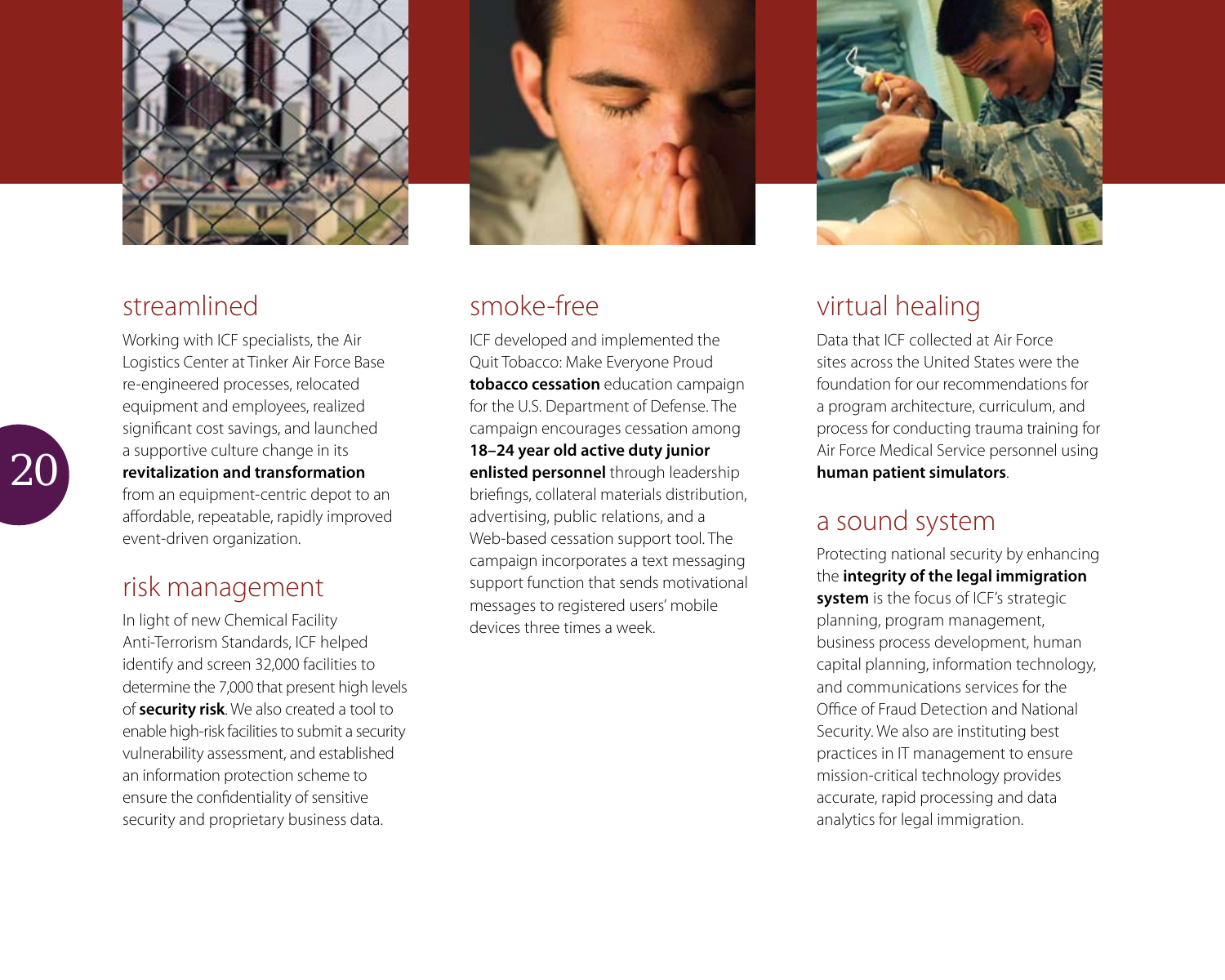

#### who are you?

U.S. executive branch agencies now are required to issue a standard **secure identity credential** to employees and contractors who have access to federally controlled facilities and networks. For two federal agencies, ICF designed low-cost enrollment stations, supported by centralized card production and management facilities, to deliver compliant ID cards to more than 110,000 employees and contractors at 1,800 sites nationwide putting these agencies among the first to meet the mandate.

#### on the cyber battlefield

Around the clock, the ICF cybersecurity team reports, tracks, and investigates six categories of **computer incidents** occurring within the U.S. Department of Housing and Urban Development network, which has 12,000 users. For other federal agencies, we develop software tools that collect and filter network data traffic, looking for patterns of malicious activity, and devise countermeasures to defeat impending threats.

#### ready to lead

ICF behavioral scientists, simulation technology experts, instructional designers, and strategic communications specialists created and promoted a customized virtual improvement center for U.S. Army leadership worldwide. The portal features Web-based training, interactive simulations, and other development materials that immerse Army leaders in realistic, experiential learning environments, and provides online coaching to **build leadership skills and enhance performance**.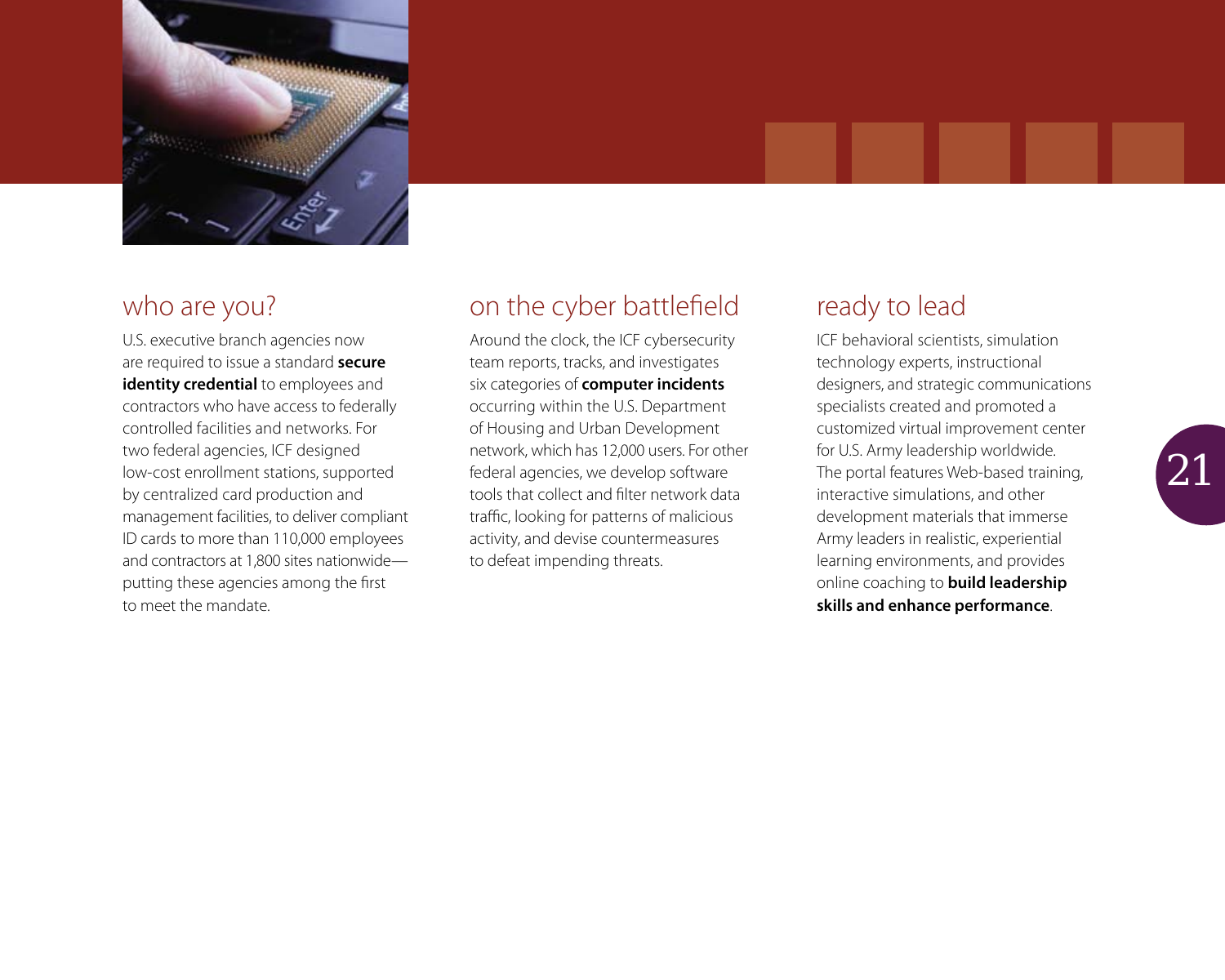

#### planning for the unexpected

More than 50 **operational response plans** will guide the eight state and local districts in the National Capital Region for coordinating public health, medical surge, and emergency management responses to natural and manmade disasters. ICF is partnering with the Metropolitan Washington Council of Governments to make certain that area jurisdictions are prepared to save lives and ensure citizens' safety.



#### need to know

Because information drives decision-making, ICF research experts design and administer surveys that give clients the **details they require to carry out effective programs**. ICF is conducting 10,000 mail, almost 100,000 telephone, and more than 35,000 special surveys of boat owners to help the U.S. Coast Guard determine how to direct its resources within the National Recreational Boating Safety Program. We also are surveying public and private agencies receiving public assistance grants from the Federal Emergency Management Agency following a declared disaster, and analyzing the data using advanced inferential and qualitative statistical strategies to report on outcomes.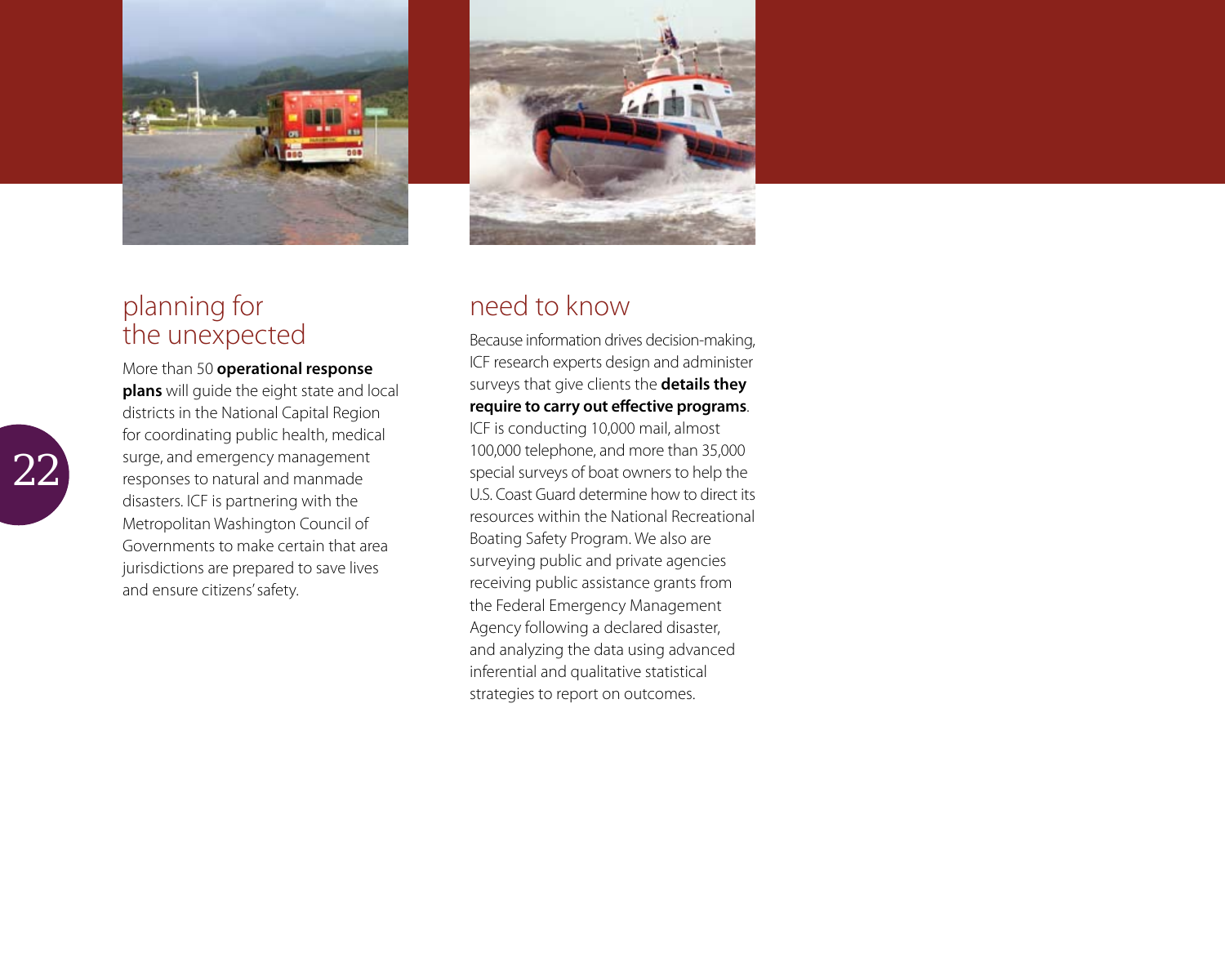delivering...<br>speedy response,<br>agility, confidence,<br>preparedness, skilled<br>decisions, satisfaction.

Artie Walsh Fairfax, Virginia

23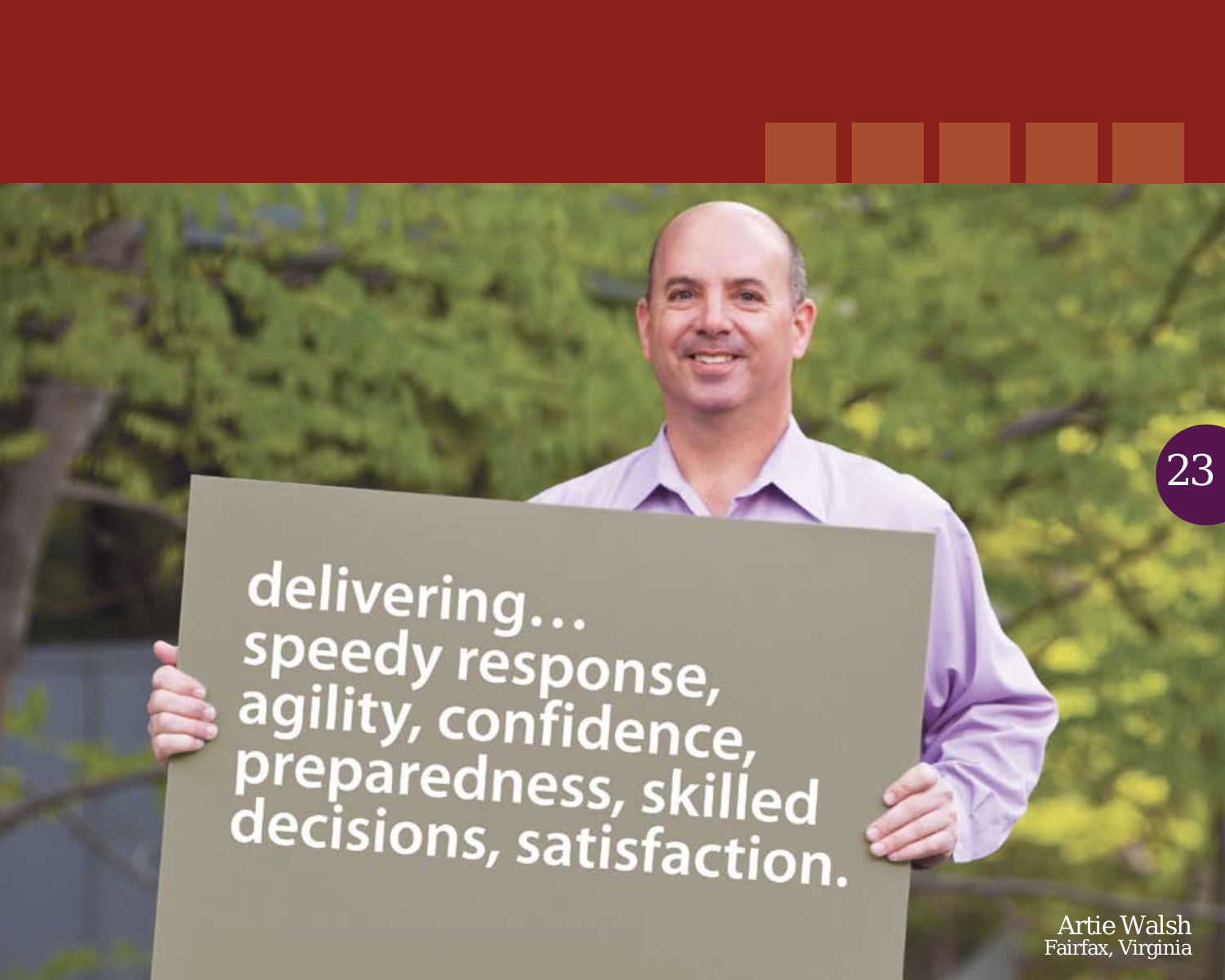

Employees participated in the 300-mile Climate Ride bike trip from New York to Washington, DC, and raised more than \$6,000 for groups exploring solutions to climate change.

Staff in the Research Triangle Park, North Carolina, office compost about 12 gallons of waste each month.

> financially to, and staff participated in fundraising for, The Children's Inn at the National Institutes of Health, a residential "place like home" for sick children and their families.

24

ICF contributed

# active member of the world



London office employees are involved in Carbon Conversations, a group-based approach developed by Cambridge University and designed to help people make a personal contribution toward tackling climate change.

The "penny war" among employees at the Atlanta office raised \$1,200 for AIDS research.



Carbon neutral since 2007, we achieved an even more stringent standard of neutrality that includes staff business travel and commuting.

The San Jose, California, office received Green Business certification through the Bay Area Green Business Program for implementing measures in energy efficiency, water conservation, pollution prevention, and solid waste reduction and recycling.



We donated our expertise to the Santa Monica Bay Restoration Foundation, conducting surveys and providing conceptual engineering drawings for an application that secured \$2 million in federal funding for a water purification project.

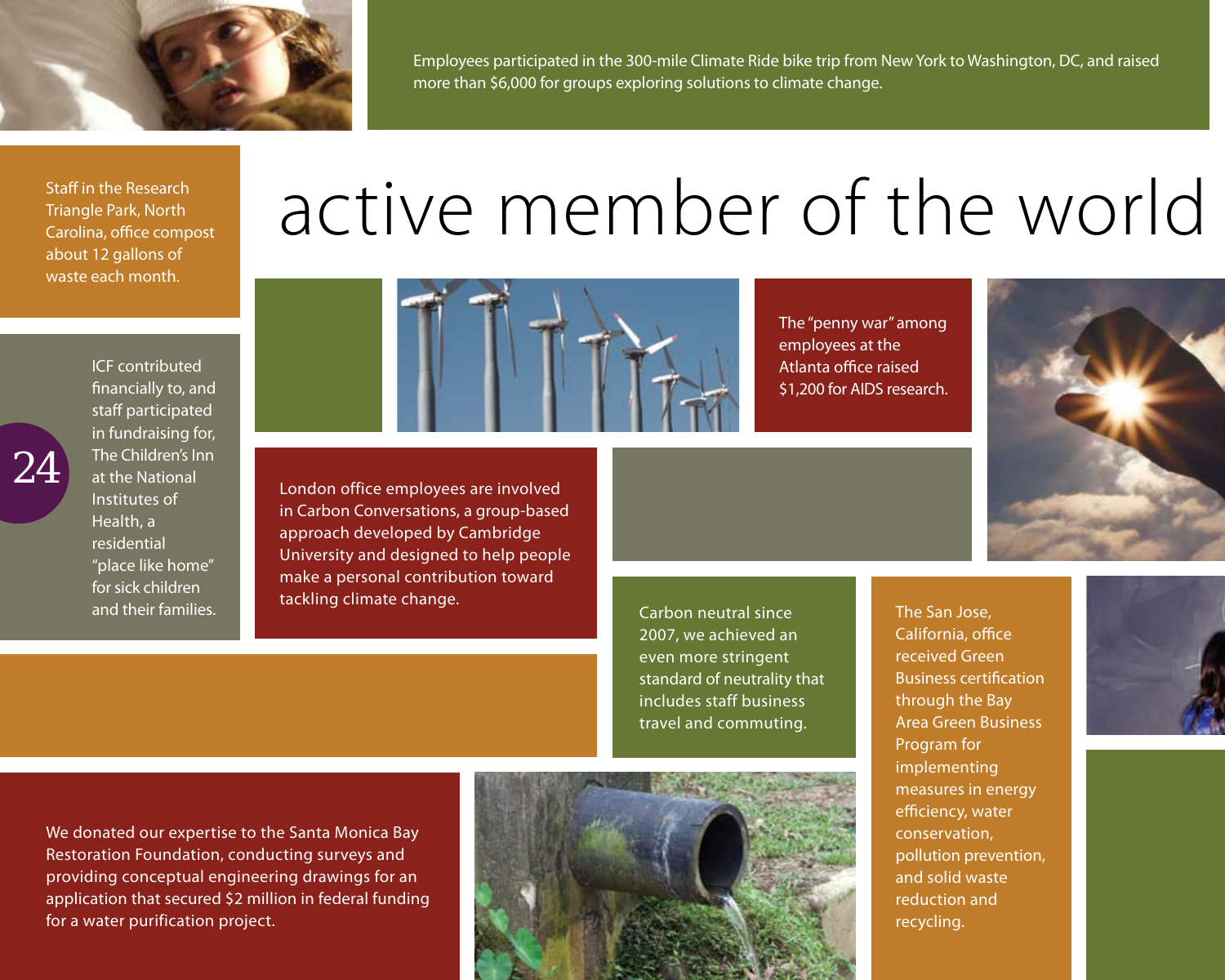

# community savings of approximately \$30,000.

ICF's Rosslyn, Virginia, Green Team coordinated an Earth Day Tenant Environmental Awareness meeting with an eye toward a building-wide energy reduction of nearly 10 percent and yearly

To encourage employees to use public transportation and reduce emissions, ICF spent \$398,000 in our commuter subsidy program. And more than 170 cyclists from more than 50 ICF offices went the extra mile, relying on human power alone on Bike to Work Day.

Good corporate citizenship always has been an integral part of ICF's business strategy. Our commitment to corporate responsibility generates cost savings, strengthens relationships with our clients, and enhances our reputation within our key markets. In 2009, in a variety of ways, we expressed our commitment toward the communities and the ecological and social environments in which we operate.



Our Beijing office is in the first LEED® (Leadership in Energy and Environmental Design) Gold certified building in China and features daylighting in more than 75 percent of the space; no chlorofluorocarbons; energy-efficient equipment; and salvaged, refurbished, or reused construction materials.

#### **Measurable Impact** Skills-based volunteering  $= 25,848$  hours Other volunteering  $= 51,365$  hours

Reduction in greenhouse gas emissions by commuter subsidy  $= 1,723$  metric tons

Impact of 2009 operations  $=$  carbon neutral

Following a major national sporting event, we produced a pro bono public safety after-action report for the City of Tampa, Florida.

In China, ICF supported a wind farm that will produce electricity,

replacing coal-fired power plants and reducing CO<sub>2</sub> emissions.

25

ICF employees collected food and school supplies for Study Buddies, an afterschool program for homeless children.



ICF's 17th annual charity auction raised \$14,500 for charities that focus on health, education, social services, and the environment.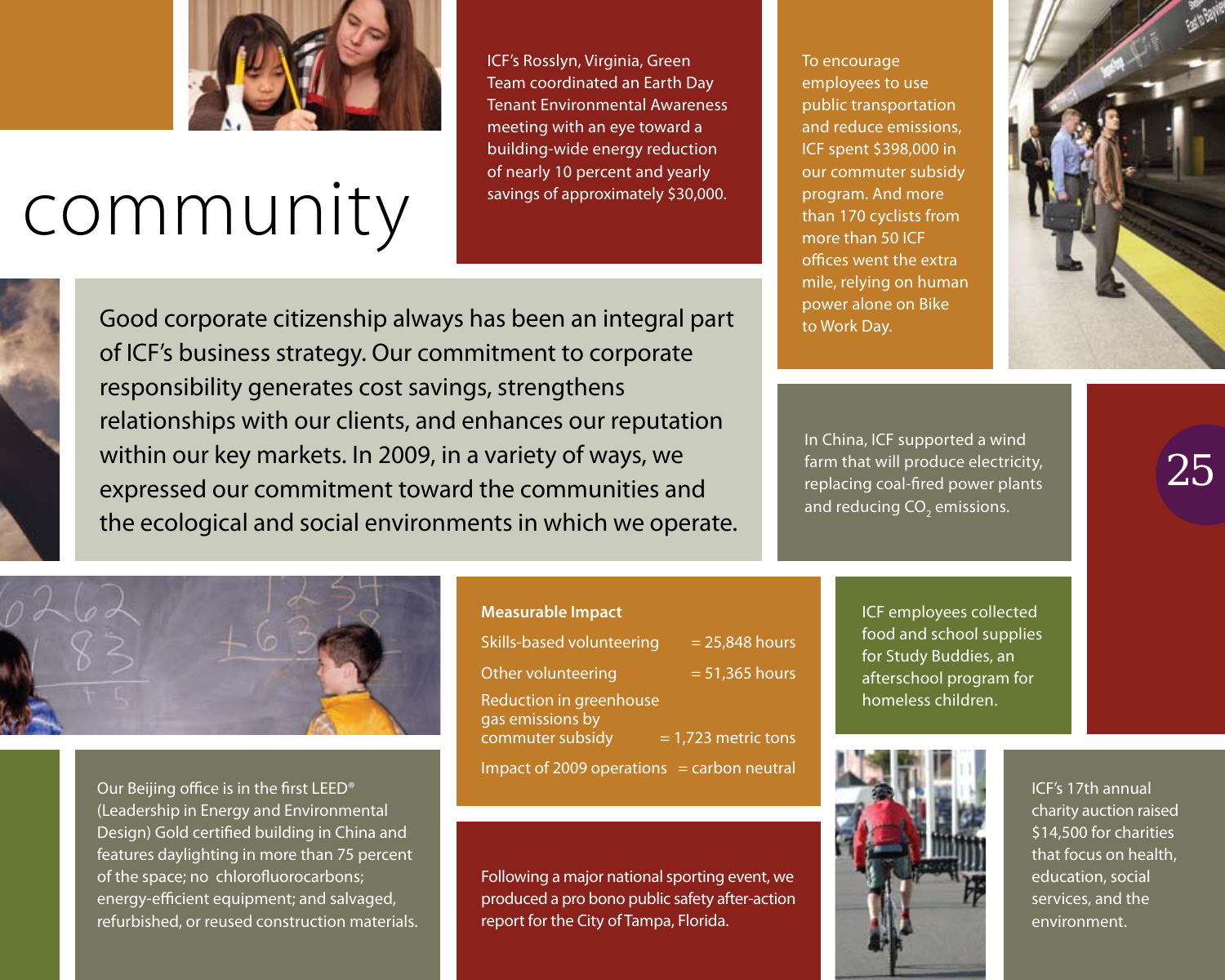In 2009, while the global economy shrank and the world became smaller, ICF grew both organically and through acquisitions. We homed in on providing pinpoint advisory, implementation, and evaluation services to address unique client needs.

This strategic balance positions us to affirm our leadership in our key markets in the years ahead. As a premier professional services firm, we will use our intellectual and technical assets to identify the big issues that have broad consequences. But we also will offer personalized, local presence, allowing clients to collaborate with experts who have a deep understanding of their particular political, business, and economic environments.

The right services, delivered the right way, to secure and sustain our success.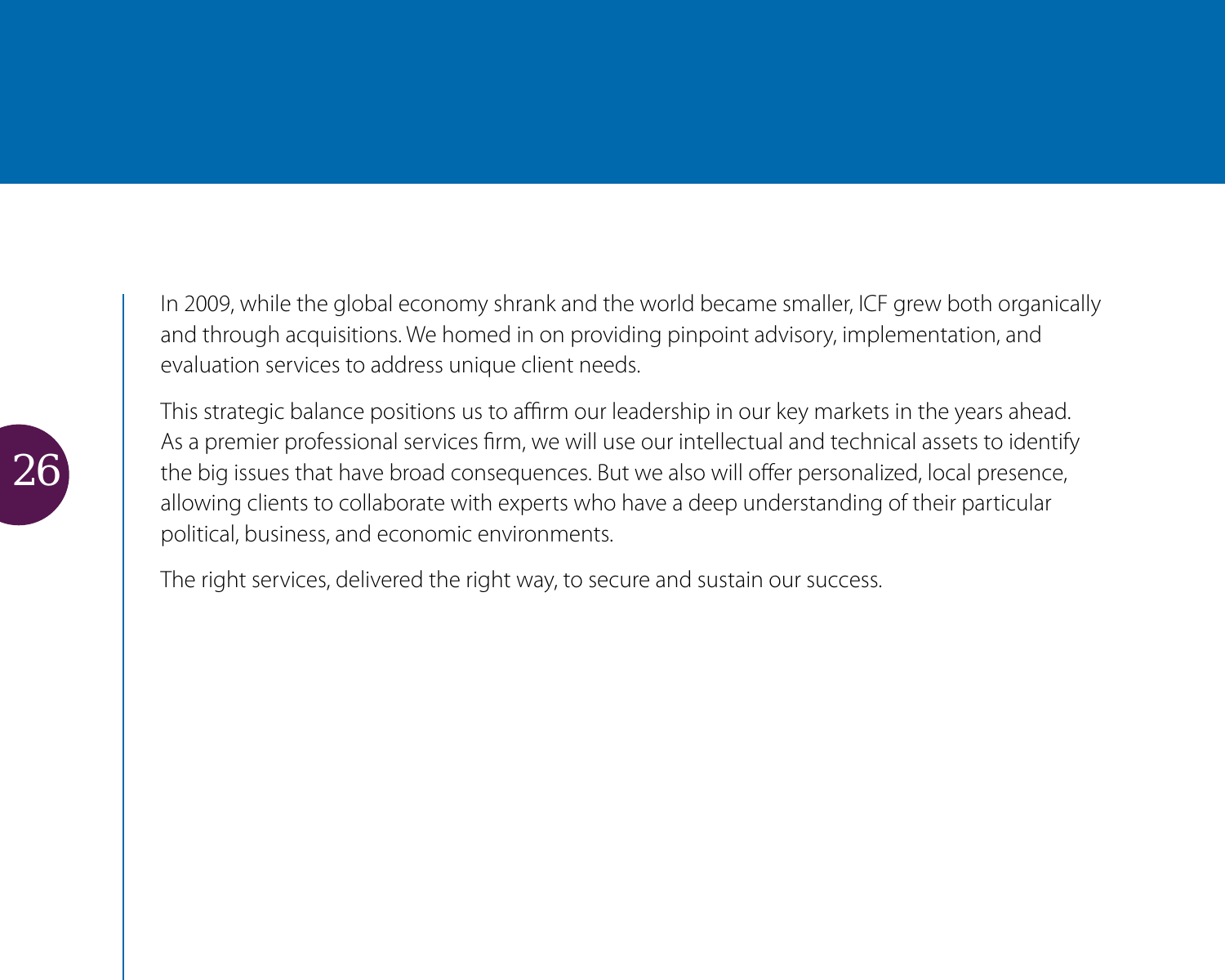# delivering...<br>our best, always.

Mayra Medel San Diego, California

27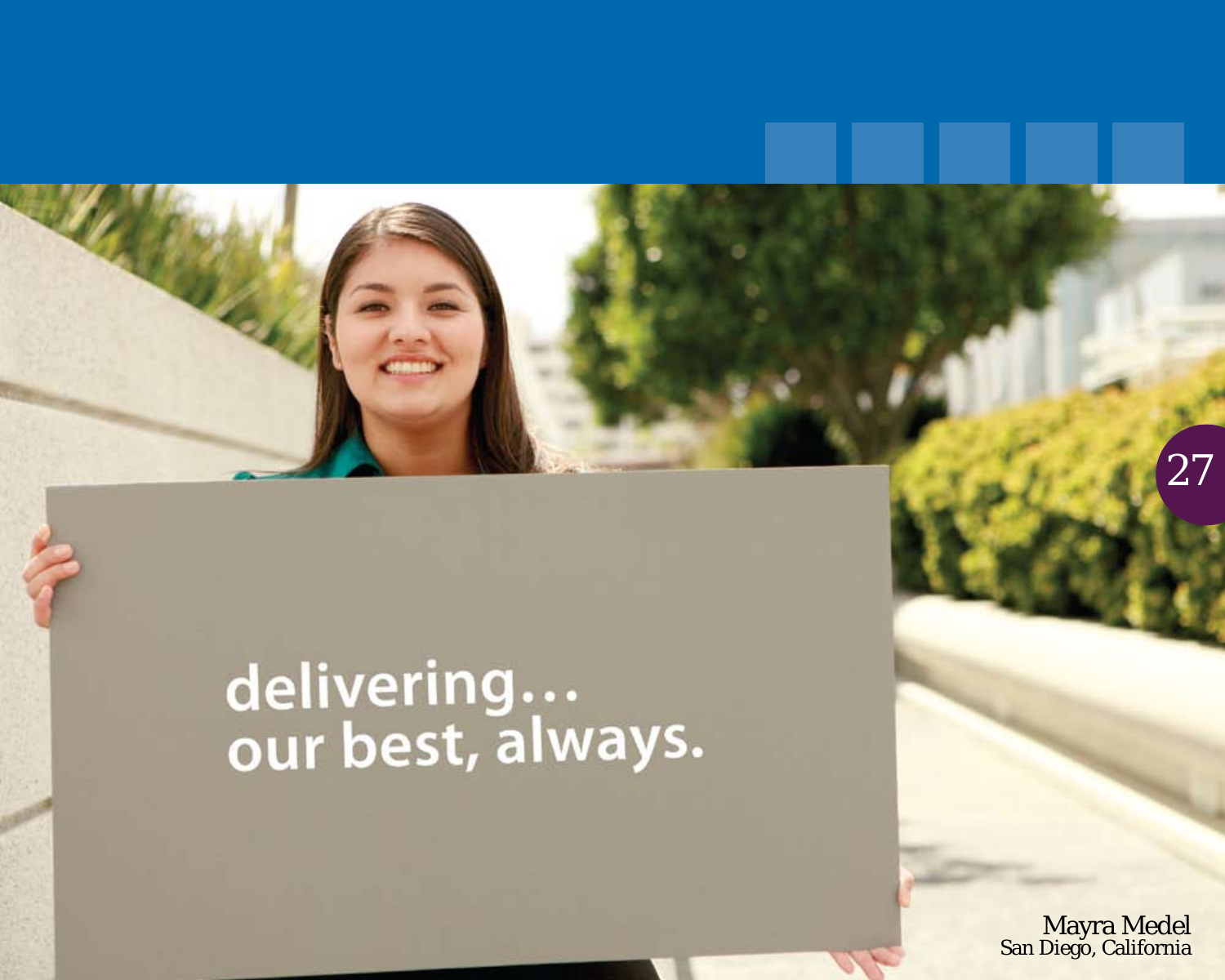#### Corporate Headquarters 9300 Lee Highway Fairfax, VA 22031

| Albany, NY     | Huntsville, AL    | Portland, OR               |
|----------------|-------------------|----------------------------|
| Atlanta, GA    | Irvine, CA        | Providence, RI             |
| Baltimore, MD  | Kansas City, MO   | Research Triangle Park, NC |
| Boston, MA     | Lexington, MA     | Rockville, MD              |
| Calverton, MD  | Los Angeles, CA   | Sacramento, CA             |
| Charleston, SC | Middletown, PA    | Salt Lake City, UT         |
| Charleston, WV | New York, NY      | San Diego, CA              |
| Dallas, TX     | Oakland, CA       | San Francisco, CA          |
| Dayton, OH     | Ogden, UT         | San Jose, CA               |
| Denver, CO     | Oklahoma City, OK | Seattle, WA                |
| Gillette, WY   | Overland Park, KS | Washington, DC             |
| Houston, TX    | Philadelphia, PA  |                            |

Beijing | London | Moscow | New Delhi | Rio de Janeiro | Toronto

icfi.com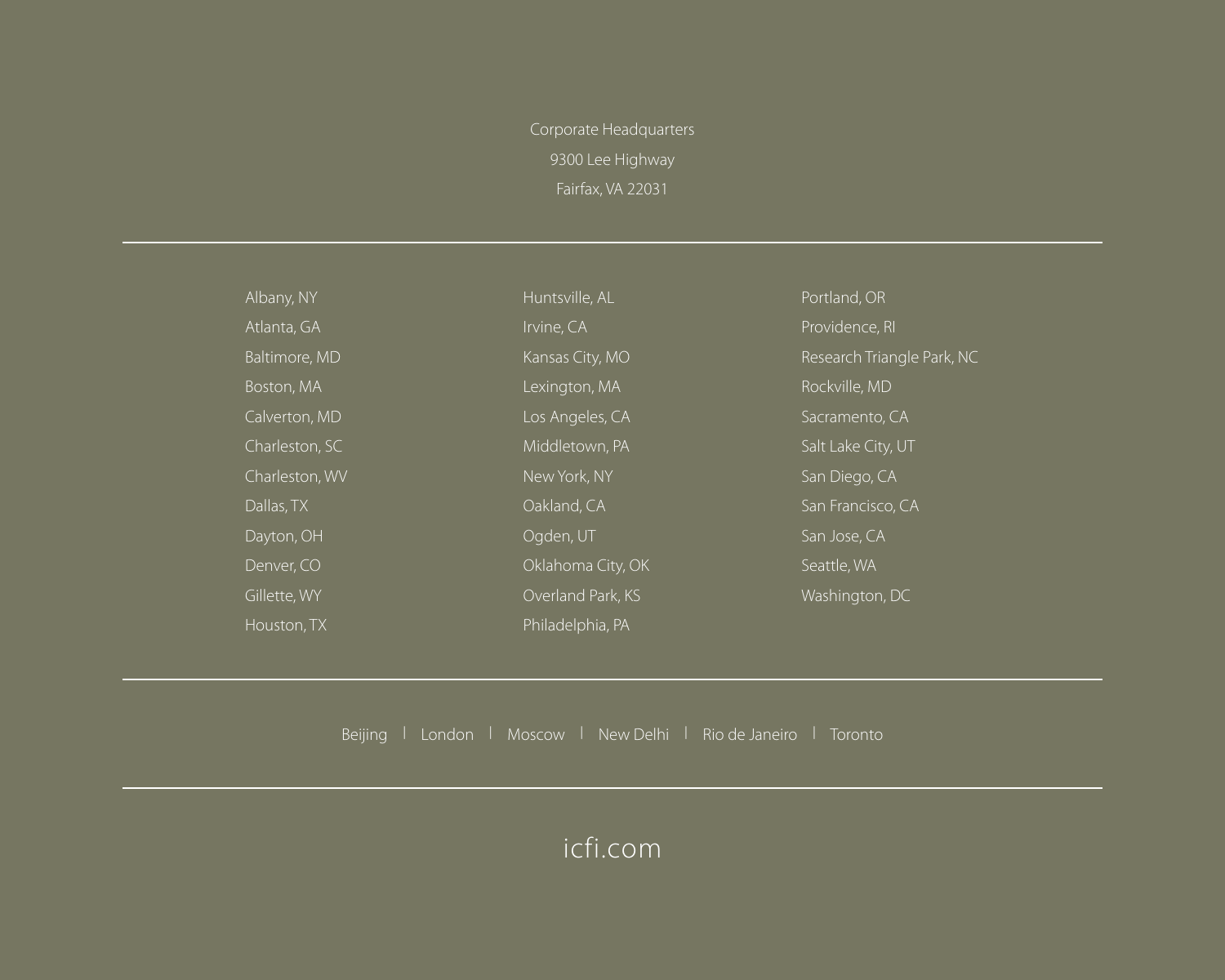